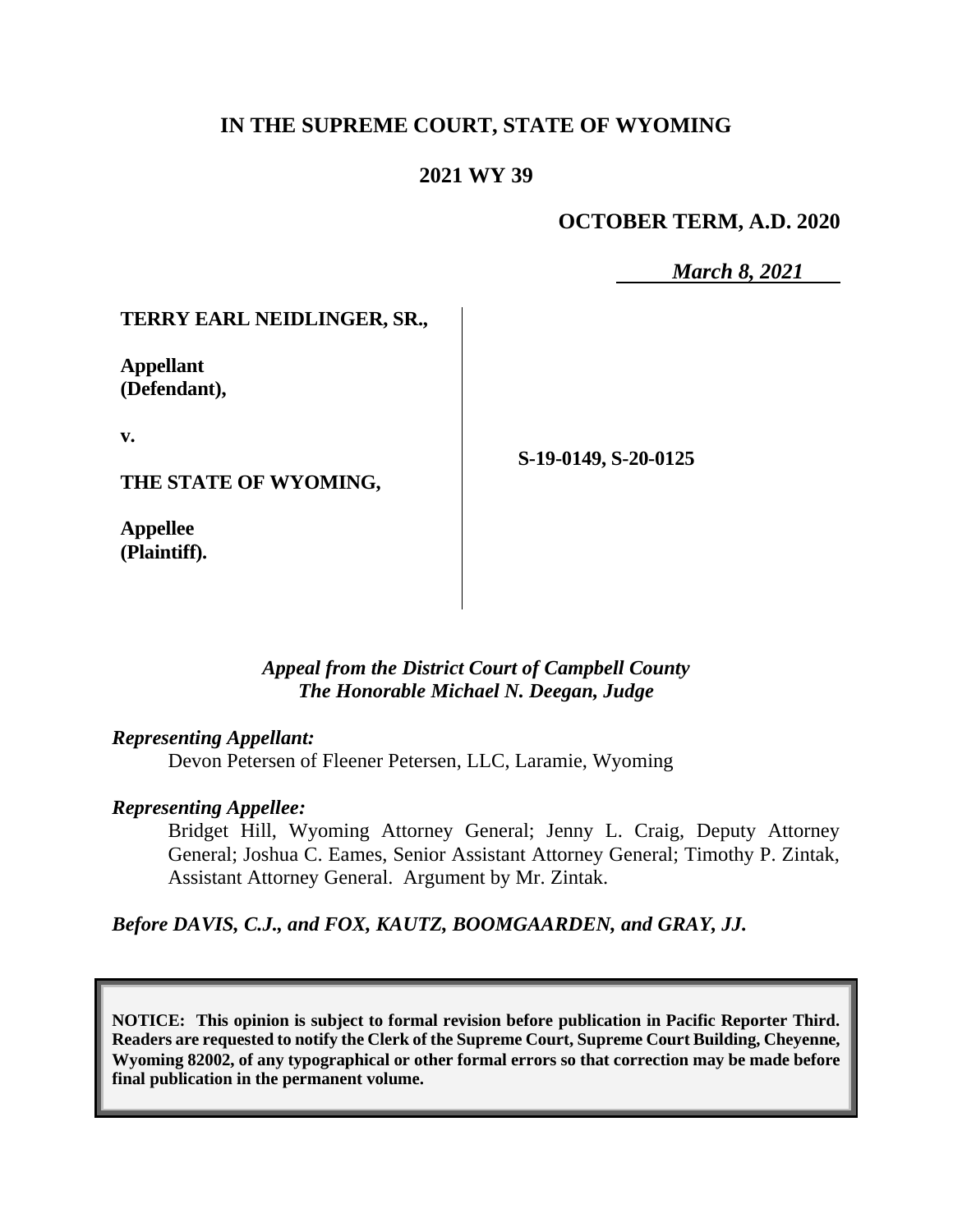**DAVIS**, Chief Justice.

[¶1] Terry Neidlinger was charged with two counts of first-degree sexual assault, one count of aggravated assault and battery, and two counts of voyeurism. Following a threeday jury trial, he was convicted of one count of first-degree sexual assault and the two counts of voyeurism. He was acquitted of the other charges.

[¶2] On appeal, Mr. Neidlinger challenges the sufficiency of the evidence to support the conviction of first-degree sexual assault. He claims that there was insufficient evidence for a jury to find that he caused the victim to submit to sexual intrusion by threat, or that the victim reasonably believed that he had the present ability to execute the threat. He also maintains that the district court abused its discretion in the placement of certain special interrogatories on the verdict form. Finally, he appeals the denial of his motion for a new trial based on ineffective assistance of counsel. We affirm the conviction, but we remand for correction of a clerical error in the judgment and sentence.

# **ISSUE**

[¶3] Mr. Neidlinger raises three issues on appeal, which we restate as:

- 1. Was there sufficient evidence to support a conviction of sexual assault in the first degree?
- 2. Did the district court abuse its discretion in utilizing a special verdict form that required the jury to answer questions related to the charged offense before it was required to make a finding of guilt?
- 3. Did the district court err in denying Mr. Neidlinger's W.R.A.P. 21 motion for a new trial?

# **FACTS**

[¶4] This case arose from a relationship between Debra Heying and Terry Neidlinger. Ms. Heying considered Mr. Neidlinger's residence to be her second home, and she often stayed there. The events leading up to Mr. Neidlinger's arrest and convictions culminated on June 8, 2018, when Ms. Heying reported that he had sexually assaulted her.

[¶5] On that date, Ms. Heying reported to the emergency room ("ER") at Campbell County Health in Gillette. She complained of severe pain in her rectum, and she reported that a man she knew penetrated her there with his penis. Peter Chase, M.D., an ER physician, and Nancy Stolpe, a Sexual Assault Nurse Examiner ("SANE Nurse"), evaluated Ms. Heying.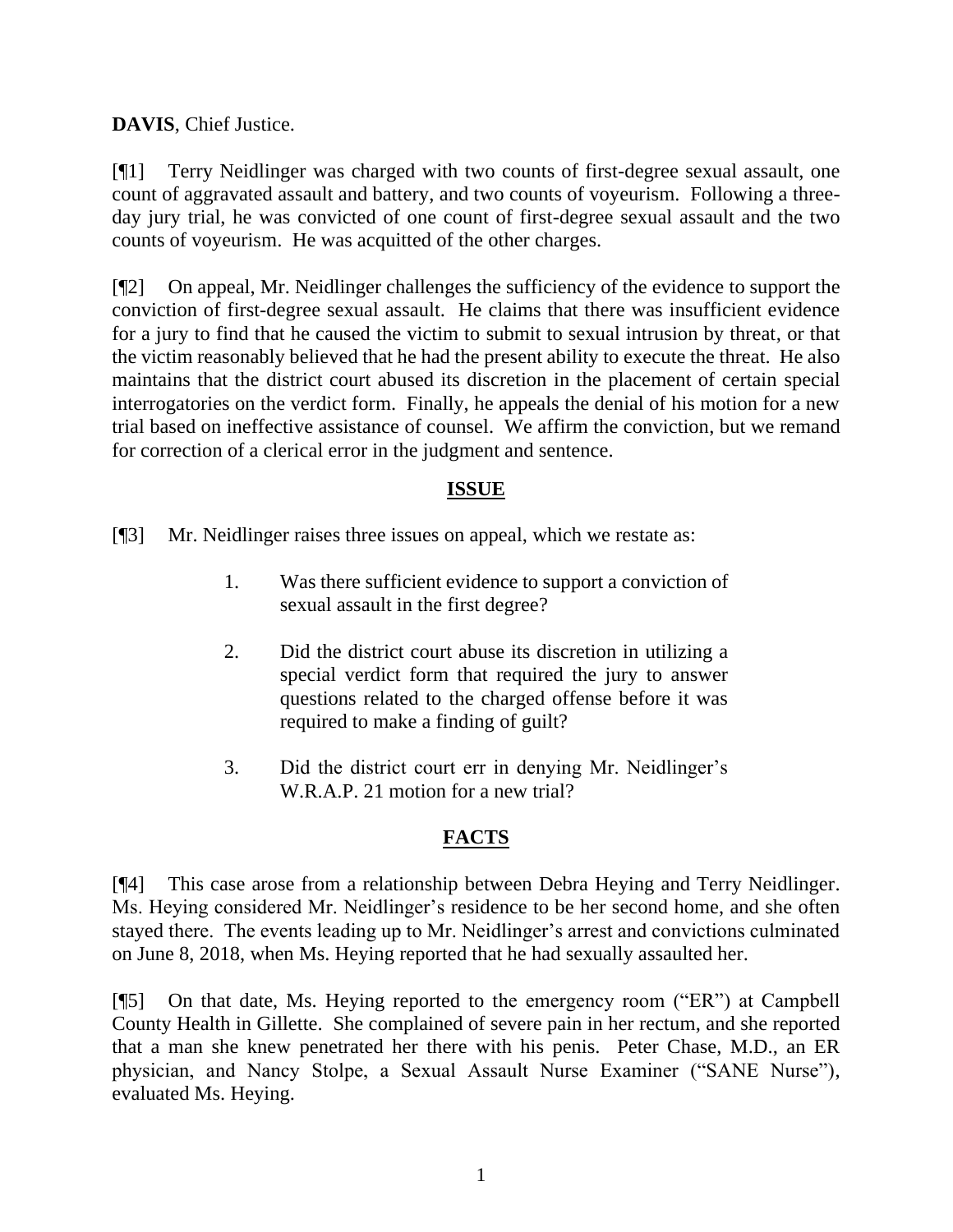[¶6] Dr. Chase later testified that he observed several injuries, including one to her rectal area that appeared to be the result of anal penetration. He also noted that the patient reported that she was "assaulted with strangulation, assaulted with penetrating object/penis."

[¶7] As a SANE Nurse, Nurse Stolpe was tasked with collecting evidence from Ms. Heying and treating her injuries. Nurse Stolpe noticed and documented a number of injuries, including tenderness in the right breast, a dark purple circular mark on the front of her left hip, and bruising on the right side of her face and on her lower left and right legs, an elbow abrasion, and bruises on her wrist and the back of her right ear. She also documented a tear on Ms. Heying's rectum that was approximately four centimeters in length. She later testified that she had never seen a rectal tear of that size before, and that it was consistent with the version of events Ms. Heying reported.

[¶8] During defense counsel's cross-examination of Nurse Stolpe at trial, she testified that Ms. Heying came into the ER at about 6:20 p.m. and stated that Mr. Neidlinger "told [her] to lay on [her] side, said if [she] opened [her] mouth he would stick something in it, knock [her] teeth out, and cut [her] tongue out." Nurse Stolpe further testified that Ms. Heying indicated that he "put [her] head between his legs and [choked her] out," and then anally assaulted her. Nurse Stolpe also testified that she took a DNA swab of the area around and inside Ms. Heying's rectum, which later revealed when tested by Kimberly Ley, a forensic DNA analyst with the Wyoming State Crime Lab, that the two contributors of the swabbed fluid were 3.57 septillion times more likely to be Debra Heying and Terry Neidlinger than Debra Heying and an unknown individual.

[¶9] Deputy Jeff Mooney with the Campbell County Sheriff's Office was dispatched to the emergency room due to the reported sexual assault. Upon arrival, Deputy Mooney spoke with Ms. Heying as she was being prepared for administration of a sexual assault kit. He testified at trial that Ms. Heying reported she had been anally assaulted by Terry Neidlinger, and also indicated that she was bleeding from her rectum. During crossexamination, he also testified it was hard for him to get Ms. Heying focused on the details of the assault, but that she essentially reported that when she woke up to get something to eat, Mr. Neidlinger threatened her and demanded that she get into his bed. He further indicated that Ms. Heying told him that Mr. Neidlinger threatened to knock her teeth out and cut her tongue out if she did not comply with his demands, and that when she complied with his request that she lay on her side, he assaulted her.

[¶10] On June 8 and 9, 2018, Campbell County Sheriff's Office Investigator Kristen Antle interviewed Ms. Heying to gather further information about the assault. Ms. Heying told Investigator Antle that Mr. Neidlinger threatened her with a knife that had a rainbow design on it.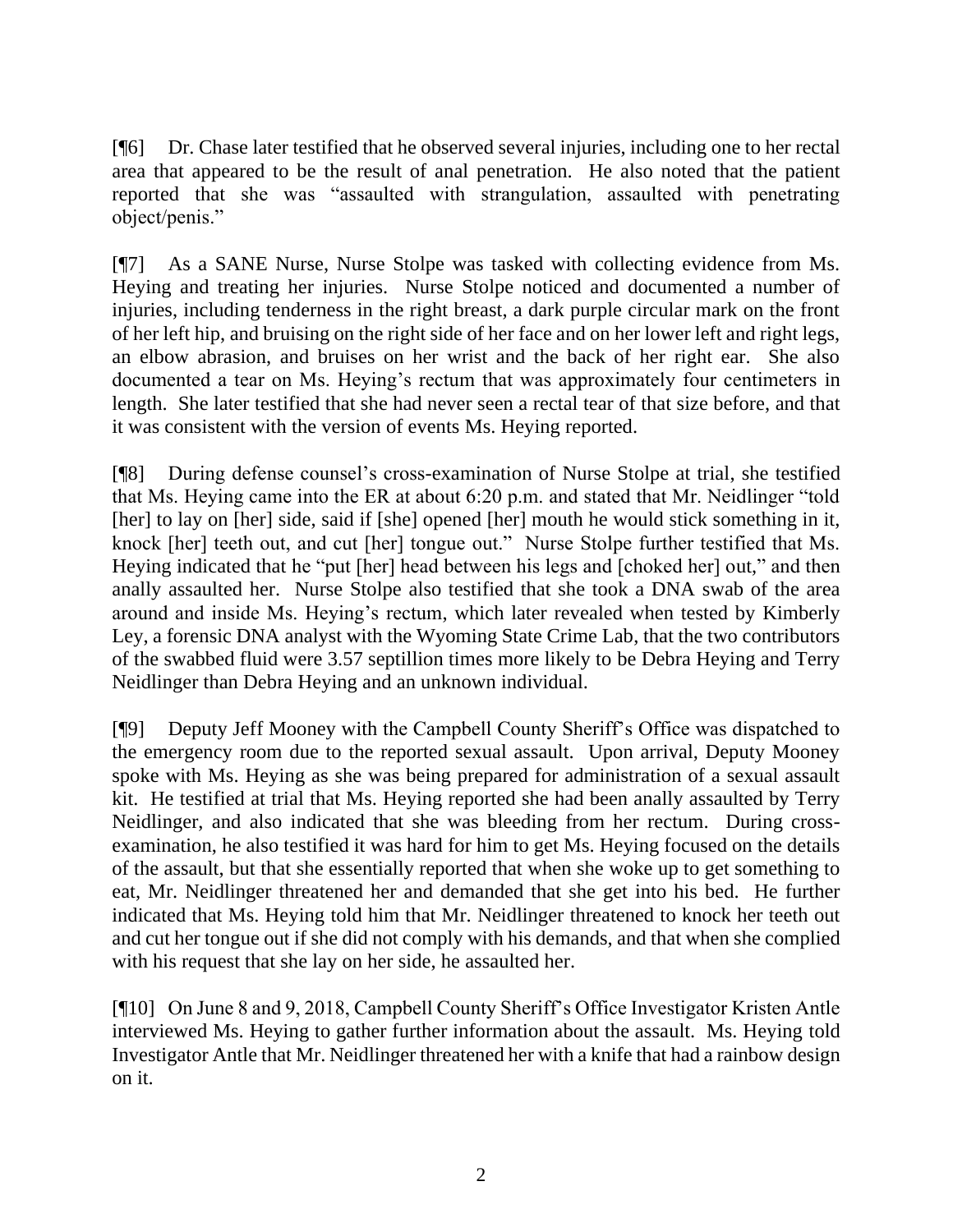[¶11] On June 12, 2018, deputies with the Campbell County Sheriff's Office executed a search warrant at Mr. Neidlinger's residence and an arrest warrant. When the deputies arrived, they found Mr. Neidlinger in bed. Numerous knives were scattered around the bedroom. A knife like the one Ms. Heying described to Investigator Antle was found on the side of the bed on which Mr. Neidlinger was sleeping, and "it was within about six feet . . . of where he was laying."

[¶12] Also on June 12, 2018, the State charged Mr. Neidlinger in case CR 8403 with the felony offenses of First Degree Sexual Assault, in violation of Wyo. Stat. Ann. § 6-2- 302(a)(i) (Count I); Aggravated Assault and Battery, in violation of Wyo. Stat. Ann. § 6- 2-502(a)(iii)(b) (Count II); First Degree Sexual Assault, in violation of Wyo. Stat. Ann. § 6-2-302(a)(i) (Count III); First Degree Sexual Assault, in violation of Wyo. Stat. Ann. § 6- 2-302(a)(ii) (Count IV); and misdemeanor Battery, in violation of Wyo. Stat. Ann. § 6-2- 501(b) (Count V). The State later amended the Information on July 12, 2018, to drop one of the first-degree sexual assault counts, Count III, while the remaining counts (IV and V) were renumbered III and IV.

[¶13] Investigator Antle interviewed Mr. Neidlinger on June 13, 2018. She testified that during this interview, Mr. Neidlinger denied having anal intercourse with Ms. Heying, and that when he was asked about the possibility of his DNA being found on the DNA swab of her rectum, he stated "that she possibly could have DNA in her anus because of rolling around in the sheets." Investigator Antle further testified that in a recorded telephone call that Mr. Neidlinger gave two additional explanations as to why his DNA could have been found in Ms. Heying:

> A. One explanation was that he was sweating really badly in blankets, and when he had left to go to the hospital, upon his return she was then wrapped in those same blankets, and that's possibly how his DNA could be found in her anus.

> Another explanation was that during a sexual encounter with another woman, there may be some old residue that she maybe had scooped up and stuck up her anus herself.

[¶14] Also during the interview, Mr. Neidlinger disclosed that he had "nude pictures" of Debra Heying on his cell phone, and claimed that the pictures and a video had been taken with her consent. Ms. Heying indicated otherwise in subsequent interviews. After further investigation into the contents of Mr. Neidlinger's cell phone, on July 26, 2018, the State charged him in case CR 8464 with two felony counts of voyeurism in violation of Wyo. Stat. Ann. § 6-4-304(b)(i) for capturing images or video without Ms. Heying's consent or knowledge.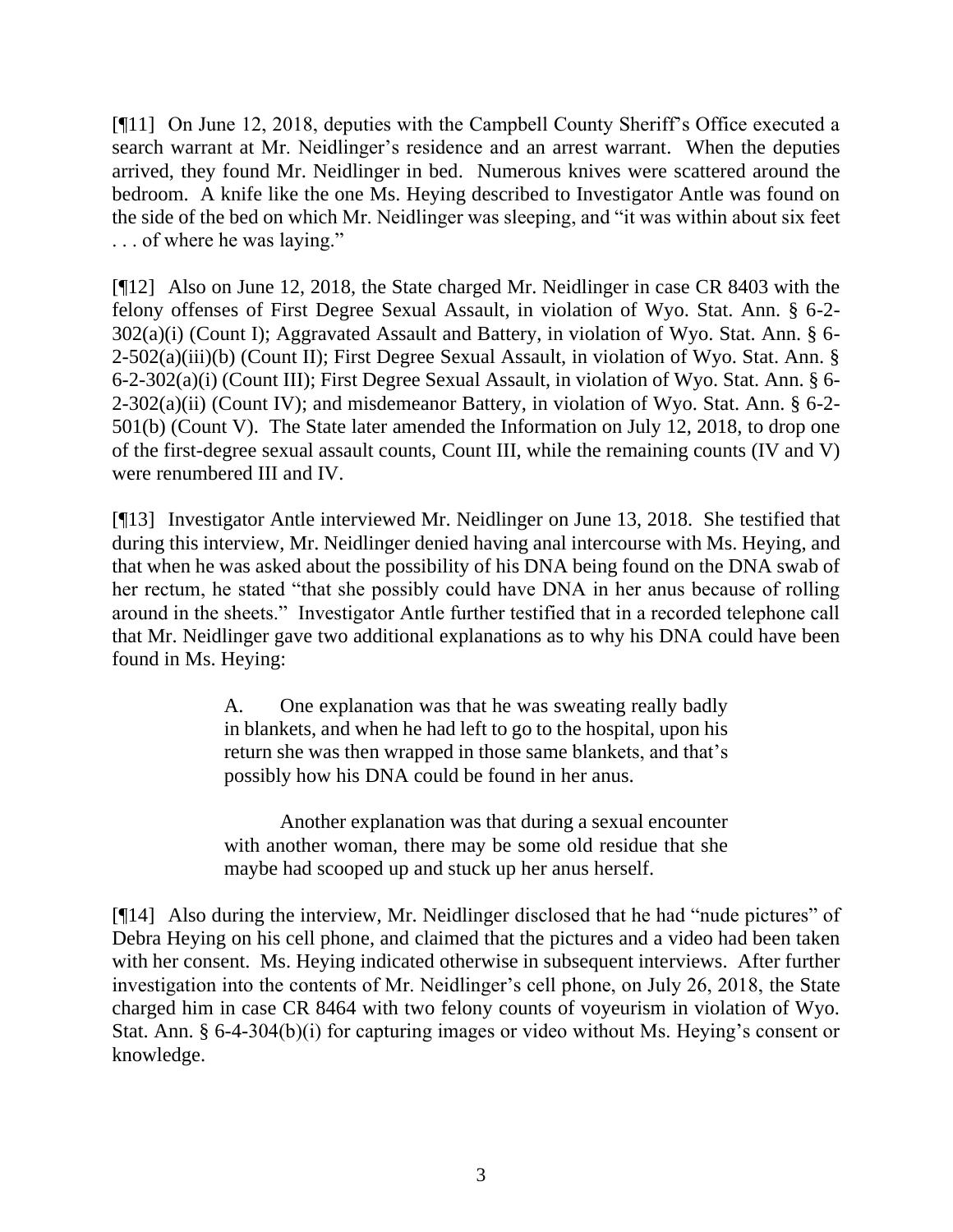[¶15] On August 30, 2018, defense counsel moved to join cases CR 8403 and CR 8464 pursuant to Rule 13 of the Wyoming Rules of Criminal Procedure ("W.R.Cr.P."). She argued that the facts and circumstances alleged were all part and parcel of the same case, and that both cases related to the relationship between the defendant and Ms. Heying. The State did not object to joinder, and in fact conceded that "had the State been aware of the voyeurism or the alleged voyeurism, it all would have been done in the same Information." On September 5, 2018, the district court granted the motion and joined the cases for trial.

[¶16] After a three-day trial, the jury found Mr. Neidlinger guilty of first-degree sexual assault for the June 8, 2018 anal intrusion, as charged in Count III of CR 8403, and guilty of the two counts of voyeurism based on the photos and video found on his phone, as charged in CR 8464.

[¶17] On May 15, 2019, the district court sentenced Mr. Neidlinger to not less than twenty years nor more than thirty years imprisonment on Count III in case CR 8403, to run concurrent with both sentences in case CR 8464. In CR 8464, the district court sentenced Mr. Neidlinger to not less than twenty months nor more than twenty-four months incarceration for both counts, to run concurrent with each other and the first-degree sexual assault conviction in case CR 8403. Mr. Neidlinger timely appealed the judgment and sentence relating to the sexual assault.

[¶18] On October 11, 2019, Mr. Neidlinger, through new counsel, timely filed a motion for a new trial pursuant to Rule 21 of the Wyoming Rules of Appellate Procedure ("W.R.A.P."), in which it was alleged that his trial counsel was ineffective in failing to file a motion to suppress the cell phone evidence, in filing a motion to join the two cases, and in not allowing him to testify. After an evidentiary hearing, the district court issued a detailed order setting forth factual findings and its legal conclusion that trial counsel's performance was not deficient.

[¶19] Mr. Neidlinger timely appealed the district court's denial of his W.R.A.P. 21 motion, and that appeal was consolidated with his appeal of the underlying judgment and sentence.

### **DISCUSSION**

[¶20] We will first address Mr. Neidlinger's contention that there is not sufficient evidence in the record to support his conviction for first-degree sexual assault. We will then turn to his claims of error surrounding the verdict form and his arguments that trial counsel was ineffective. Finally, we will address a citation error in the judgment and sentence.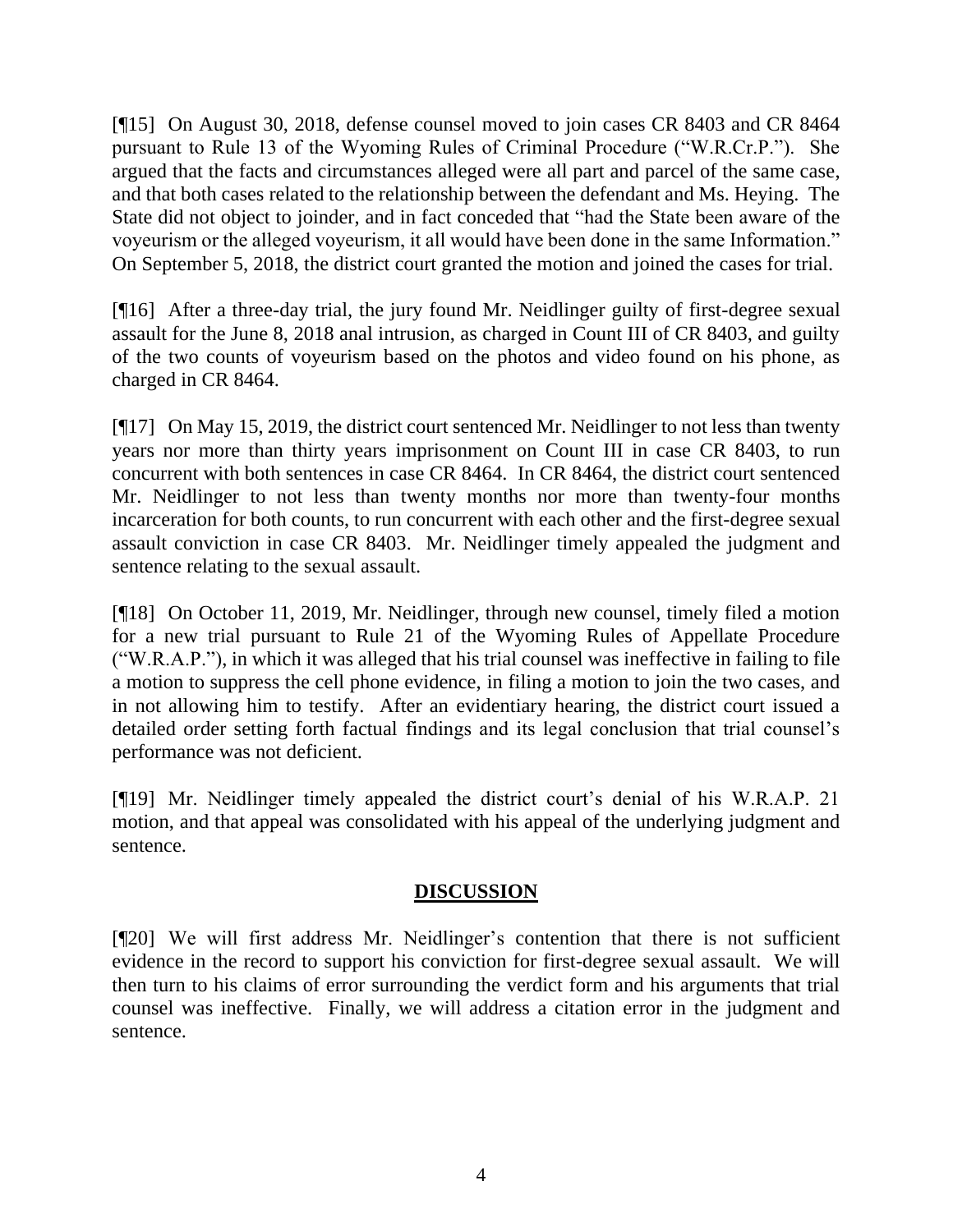#### **I. Sufficiency of the Evidence for Sexual Assault in the First Degree**

[¶21] Mr. Neidlinger was convicted of sexual assault in the first-degree under Wyo. Stat. Ann. § 6-2-302(a)(ii) (LexisNexis 2019), which provides:

> (a) Any actor who inflicts sexual intrusion on a victim commits a sexual assault in the first degree if:

> > \* \* \*

(ii) The actor causes submission of the victim by threat of death, serious bodily injury, extreme physical pain or kidnapping to be inflicted on anyone and the victim reasonably believes that the actor has the present ability to execute these threats[.]

He claims that there was not sufficient evidence to find that he caused the victim to submit to sexual intrusion by threatening her with serious bodily injury or extreme physical pain, or that she reasonably believed that he had the present ability to execute on his threat, both of which were elements of the charge.

[¶22] "When reviewing a claim that the evidence was insufficient to support a jury's verdict in a criminal trial, we decide whether the evidence could reasonably support the jury's verdict." *Huckins v. State*, 2020 WY 21, ¶ 10, 457 P.3d 1277, 1279 (Wyo. 2020). We must determine "whether any rational trier of fact could have found that the essential elements of a charged crime were proven beyond a reasonable doubt on the evidence presented." *Morones v. State*, 2020 WY 85, ¶ 8, 466 P.3d 300, 303 (Wyo. 2020).

> We examine and accept as true the State's evidence and all reasonable inferences which can be drawn from it. We do not consider conflicting evidence presented by the defendant. We do not substitute our judgment for that of the jury; rather, we determine whether a jury could have reasonably concluded each of the elements of the crime was proven beyond a reasonable doubt. This standard applies whether the supporting evidence is direct or circumstantial. The question for this Court is not whether the evidence was sufficient to establish guilt beyond a reasonable doubt, rather it is whether the evidence could reasonably support such a finding by the factfinder.

*Gore v. State*, 2019 WY 110, 19, 450 P.3d 1251, 1253 (Wyo. 2019) (internal citations and quotations omitted); *see also Granzer v. State*, 2010 WY 130, ¶ 8, 239 P.3d 640, 644 (Wyo.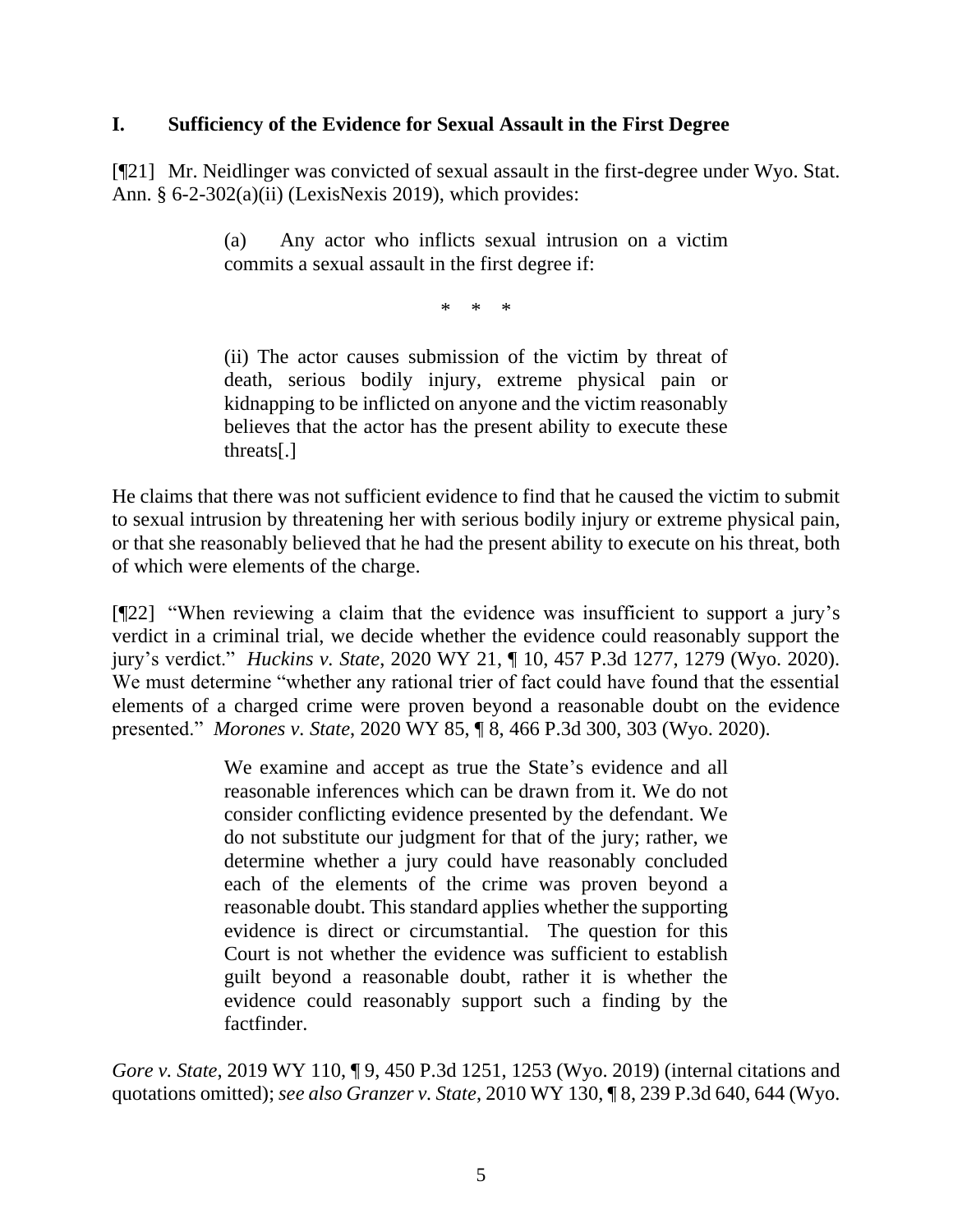2010) ("The jury has the responsibility to resolve conflicts in the testimony, weigh the evidence and draw reasonable inferences from the facts.").

[¶23] Mr. Neidlinger contends that the State failed to establish that he threatened Ms. Heying or that she perceived a threat because the only evidence of a threat was testimony elicited by defense counsel on cross-examination. He argues that this testimony was not substantive for purposes of determining sufficiency. First, he contends that the testimony was not admissible as a prior out-of-court statement under W.R.E. 801(d)(1), and that it thus could only be used to impeach and not as substantive evidence. In his reply brief, he further elaborates that even if the testimony was admissible under some other hearsay exception, it was not substantive evidence because defense counsel elicited it solely for impeachment.

[¶24] Ordinarily, a witness' prior statement may not be used at trial if offered as substantive evidence of a fact in issue, unless the statement was sworn testimony inconsistent with the witness' trial testimony, is a statement of identification of a person made after perceiving him, or, if consistent with the witness' trial testimony, is offered to rebut a charge that the witness' trial testimony is a recent fabrication or the result of improper influence or motive. *See* W.R.E. 801(d)(1). Mr. Neidlinger argues that Ms. Heying's statements to the SANE Nurse and the investigating deputies were inadmissible because they did not meet the requirement of Rule  $801(d)(1)(A)$  that the statement "was given under oath subject to the penalty of perjury at a trial, hearing, or other proceeding, or in a deposition . . . . " W.R.E.  $\frac{801(d)(1)(A)}{A}$ . The flaw in his argument is that it presumes the only basis for admitting the statements was that provision of Rule 801.

[¶25] A prior statement may also be admitted as substantive evidence if it fits a recognized exception to the hearsay rule. *Moore v. State*, 2013 WY 146, ¶ 11, 313 P.3d 505, 508 (Wyo. 2013); W.R.E. 803. For example, in *Morones*, we held that a victim's statements to a SANE nurse for the purpose of medical treatment and examination fit within the hearsay exception in W.R.E. 803(4), and that they were therefore admissible as substantive evidence. ¶¶ 9-14, 466 P.3d at 303-05. In *Rodriguez v. State*, we recognized that when a police officer testified about a victim's prior statements that the statements "might have been admissible under one of the exceptions to the hearsay rule," including the excited utterance exception. 2010 WY 170, ¶ 16, 245 P.3d 818, 823 (Wyo. 2010).

[¶26] Because no objection was made to foundation for their admission, we will not evaluate the admissibility of Ms. Heying's prior statements under possible hearsay exceptions. We have observed that it is unfair for a party to challenge foundation for the first time on appeal because it deprives the offering party of the opportunity to correct any deficiency in the proof. *Mayhew v. State*, 2019 WY 38, ¶ 53, 438 P.3d 617, 634 (Wyo. 2019) (quoting *Young v. State*, 2016 WY 70, ¶¶ 16, [18, 375 P.3d 792, 796-98 \(Wyo. 2016\)\)](http://www.westlaw.com/Link/Document/FullText?findType=Y&serNum=2039383819&pubNum=0004645&originatingDoc=Ic8ad99b05b1211e98440d2eaaa3f7dec&refType=RP&fi=co_pp_sp_4645_796&originationContext=document&vr=3.0&rs=cblt1.0&transitionType=DocumentItem&contextData=(sc.Keycite)#co_pp_sp_4645_796); *see also Schreibvogel v. State*, 2010 WY 45, ¶ 28, 228 P.3d 874, 884 (Wyo. 2010) (noting the difficulty in identifying specific basis for admissibility when no objection is made).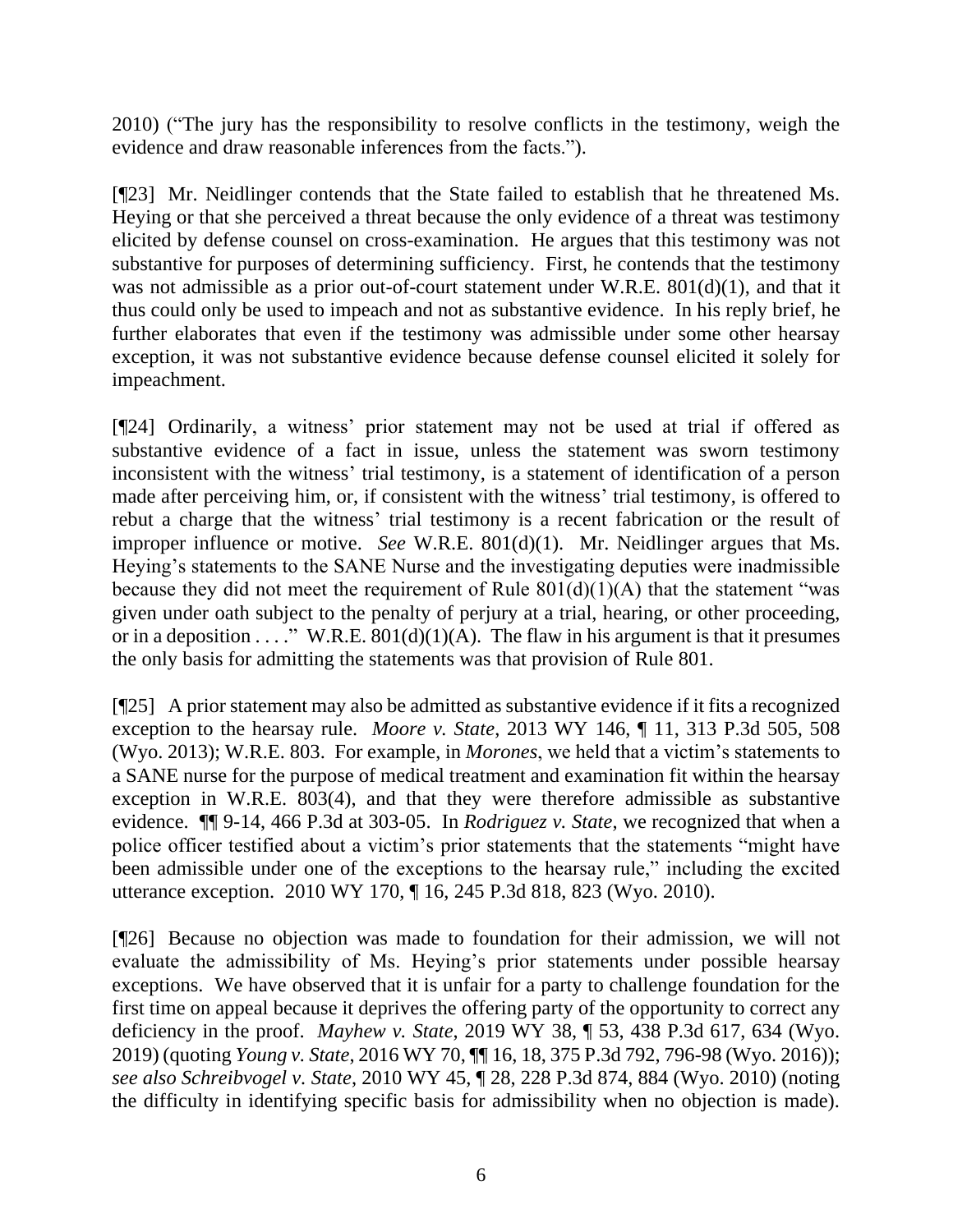For this reason, we have held that "objections based on the adequacy of foundation must be made when evidence is offered, and the failure to make a timely objection will preclude appellate review." *Putnam v. State*, 2020 WY 133, ¶ 22 n.2, 474 P.3d 613, 619 n.2 (Wyo. 2020) (quoting *Mayhew*[, ¶ 54, 438 P.3d at 634\).](http://www.westlaw.com/Link/Document/FullText?findType=Y&serNum=2047958125&pubNum=0004645&originatingDoc=I9b5f26b0100411eb8cd5c20cd8227000&refType=RP&fi=co_pp_sp_4645_634&originationContext=document&vr=3.0&rs=cblt1.0&transitionType=DocumentItem&contextData=(sc.Keycite)#co_pp_sp_4645_634) In this case, not only did defense counsel not object, she asked the questions of which Mr. Neidlinger now complains. We will therefore proceed as if Ms. Heying's prior statements were admissible.

[¶27] This brings us to Mr. Neidlinger's argument that regardless of the admissibility of the statements, this Court may not rely upon them as substantive evidence to assess the sufficiency of the evidence because defense counsel elicited them solely to attack Ms. Heying's credibility—that is, to impeach her. In support of this argument he cites to *Seward v. State*, 2003 WY 116, ¶ 37, 76 P.3d 805, 820-21 (Wyo. 2003), and *Channel v. State*, 592 P.2d 1145, 1149-50 (Wyo. 1979).

[¶28] Neither *Seward* nor *Channel* involved a sufficiency of the evidence question, and therefore neither addressed the kind of evidence this Court may rely on in reviewing a sufficiency claim. *Seward* concerned the exclusion of a prior inconsistent statement, and we explained the proper use of that evidence, noting that if such evidence is admitted, the jury should be instructed on the limited purpose for which it may be used. ¶ 37, 76 P.3d at 820-21. In *Channel*, we reversed the defendant's conviction because the trial court refused to give a limiting instruction on the proper use of an out-of-court statement at defense counsel's request after the State impeached a witness with a prior inconsistent statement. 592 P.2d at 1149-50.

[¶29] As with other evidence, the only way to restrict the jury's consideration of evidence obtained through cross-examination is by way of a limiting instruction. *See* W.R.E. 105. We recently explained:

> "When evidence which is admissible as to one (1) party or for one (1) purpose but not admissible as to another party or for another purpose is admitted, the court, upon request, shall restrict the evidence to its proper scope and instruct the jury accordingly." [W.R.E. 105.](http://www.westlaw.com/Link/Document/FullText?findType=L&pubNum=1008789&cite=WYRREVR105&originatingDoc=Ida4578b0506f11eb960a9329eed1cde2&refType=LQ&originationContext=document&vr=3.0&rs=cblt1.0&transitionType=DocumentItem&contextData=(sc.UserEnteredCitation)) Even if a limiting instruction is warranted, the district court is not obligated to give one, if it is not requested. *Chapman v. State*[, 2001 WY 25, ¶ 22, 18 P.3d](http://www.westlaw.com/Link/Document/FullText?findType=Y&serNum=2001191334&pubNum=0004645&originatingDoc=Ida4578b0506f11eb960a9329eed1cde2&refType=RP&fi=co_pp_sp_4645_1174&originationContext=document&vr=3.0&rs=cblt1.0&transitionType=DocumentItem&contextData=(sc.UserEnteredCitation)#co_pp_sp_4645_1174)  [1164, 1174 \(Wyo. 2001\)](http://www.westlaw.com/Link/Document/FullText?findType=Y&serNum=2001191334&pubNum=0004645&originatingDoc=Ida4578b0506f11eb960a9329eed1cde2&refType=RP&fi=co_pp_sp_4645_1174&originationContext=document&vr=3.0&rs=cblt1.0&transitionType=DocumentItem&contextData=(sc.UserEnteredCitation)#co_pp_sp_4645_1174) ("'If . . . the defendant does not present an appropriate request, the trial court is not required to give the limiting instruction.'" (quoting *[Rigler v. State](http://www.westlaw.com/Link/Document/FullText?findType=Y&serNum=1997129460&pubNum=0000661&originatingDoc=Ida4578b0506f11eb960a9329eed1cde2&refType=RP&fi=co_pp_sp_661_738&originationContext=document&vr=3.0&rs=cblt1.0&transitionType=DocumentItem&contextData=(sc.UserEnteredCitation)#co_pp_sp_661_738)*, 941 [P.2d 734, 738 \(Wyo. 1997\)\)](http://www.westlaw.com/Link/Document/FullText?findType=Y&serNum=1997129460&pubNum=0000661&originatingDoc=Ida4578b0506f11eb960a9329eed1cde2&refType=RP&fi=co_pp_sp_661_738&originationContext=document&vr=3.0&rs=cblt1.0&transitionType=DocumentItem&contextData=(sc.UserEnteredCitation)#co_pp_sp_661_738). *Evidence admitted without a limiting instruction "'may be considered for any legal purpose for which it is admissible, although the evidence, when introduced, was intended for a particular purpose.'" Grabill v. State*, [621 P.2d 802, 811 \(Wyo. 1980\)](http://www.westlaw.com/Link/Document/FullText?findType=Y&serNum=1980150303&pubNum=0000661&originatingDoc=Ida4578b0506f11eb960a9329eed1cde2&refType=RP&fi=co_pp_sp_661_811&originationContext=document&vr=3.0&rs=cblt1.0&transitionType=DocumentItem&contextData=(sc.UserEnteredCitation)#co_pp_sp_661_811) (quoting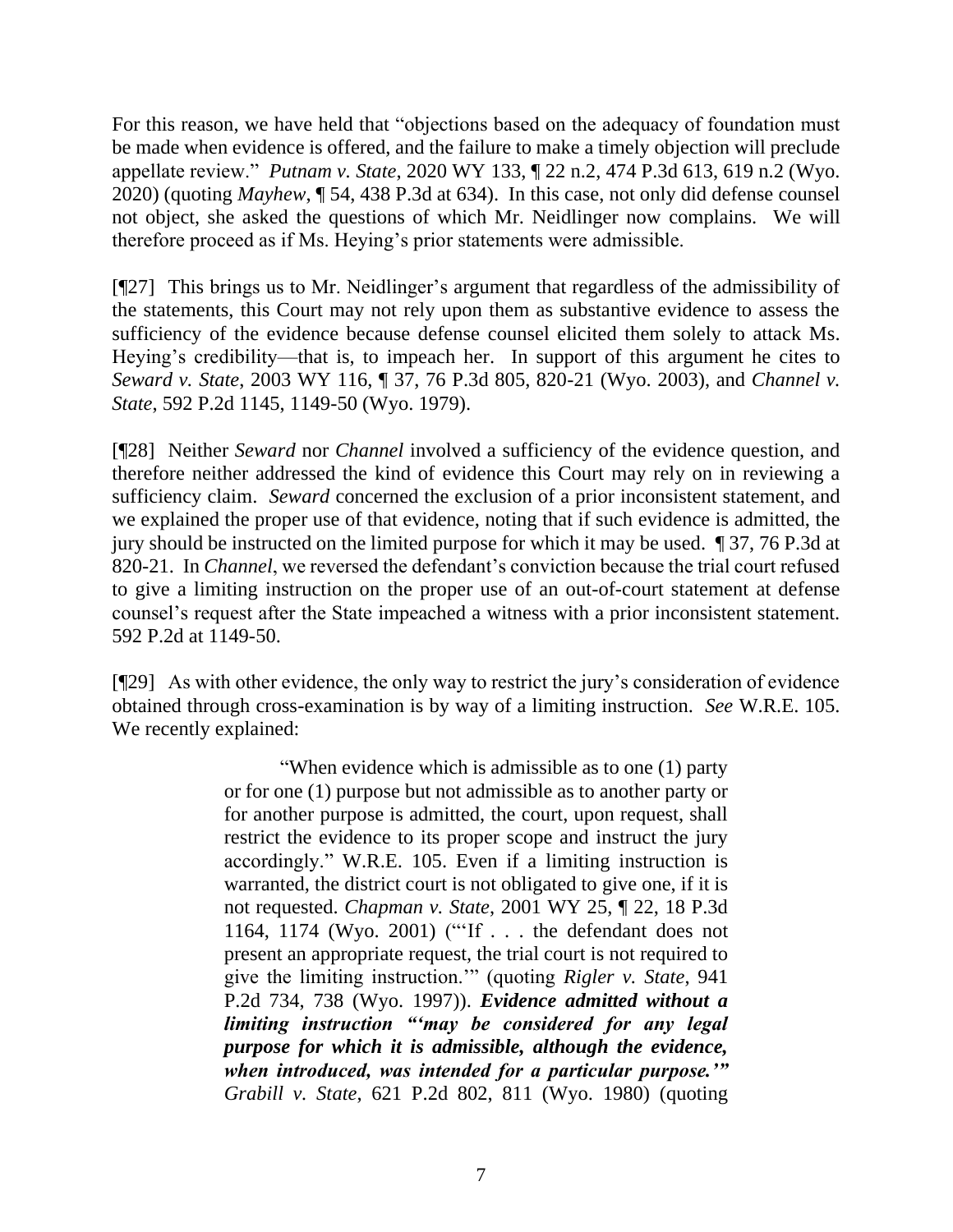*[Westland Nursing Home, Inc. v. Benson](http://www.westlaw.com/Link/Document/FullText?findType=Y&serNum=1974122743&pubNum=0000661&originatingDoc=Ida4578b0506f11eb960a9329eed1cde2&refType=RP&fi=co_pp_sp_661_866&originationContext=document&vr=3.0&rs=cblt1.0&transitionType=DocumentItem&contextData=(sc.UserEnteredCitation)#co_pp_sp_661_866)*, 33 Colo.App. 245, [517 P.2d 862, 866 \(1974\)\)](http://www.westlaw.com/Link/Document/FullText?findType=Y&serNum=1974122743&pubNum=0000661&originatingDoc=Ida4578b0506f11eb960a9329eed1cde2&refType=RP&fi=co_pp_sp_661_866&originationContext=document&vr=3.0&rs=cblt1.0&transitionType=DocumentItem&contextData=(sc.UserEnteredCitation)#co_pp_sp_661_866). *See also*, *[Tombroek](http://www.westlaw.com/Link/Document/FullText?findType=Y&serNum=2020121916&pubNum=0004645&originatingDoc=Ida4578b0506f11eb960a9329eed1cde2&refType=RP&fi=co_pp_sp_4645_811&originationContext=document&vr=3.0&rs=cblt1.0&transitionType=DocumentItem&contextData=(sc.UserEnteredCitation)#co_pp_sp_4645_811)* [*v. State*, 2009 [WY 126\], ¶ 13, 217 P.3d](http://www.westlaw.com/Link/Document/FullText?findType=Y&serNum=2020121916&pubNum=0004645&originatingDoc=Ida4578b0506f11eb960a9329eed1cde2&refType=RP&fi=co_pp_sp_4645_811&originationContext=document&vr=3.0&rs=cblt1.0&transitionType=DocumentItem&contextData=(sc.UserEnteredCitation)#co_pp_sp_4645_811) [806,] 811 [(Wyo. 2009)] ("*Because there was no request for a limiting instruction, we must assume that the jury used the evidence for whatever purpose it chose[.]"*); *Connolly v. State*[, 610 P.2d 1008, 1011 \(Wyo.](http://www.westlaw.com/Link/Document/FullText?findType=Y&serNum=1980114668&pubNum=0000661&originatingDoc=Ida4578b0506f11eb960a9329eed1cde2&refType=RP&fi=co_pp_sp_661_1011&originationContext=document&vr=3.0&rs=cblt1.0&transitionType=DocumentItem&contextData=(sc.UserEnteredCitation)#co_pp_sp_661_1011)  [1980\)](http://www.westlaw.com/Link/Document/FullText?findType=Y&serNum=1980114668&pubNum=0000661&originatingDoc=Ida4578b0506f11eb960a9329eed1cde2&refType=RP&fi=co_pp_sp_661_1011&originationContext=document&vr=3.0&rs=cblt1.0&transitionType=DocumentItem&contextData=(sc.UserEnteredCitation)#co_pp_sp_661_1011) ("To charge the trial court with the duty of protecting defendant's right to receive a limiting instruction, thereby relieving the attorney of that obligation, would be an exercise in role-switching which we are not ready to condone, and which would, in any case, be contrary to the procedural responsibilities contemplated by [\[W.R.E.\] 105\[](http://www.westlaw.com/Link/Document/FullText?findType=L&pubNum=1008789&cite=WYRREVR105&originatingDoc=Ida4578b0506f11eb960a9329eed1cde2&refType=LQ&originationContext=document&vr=3.0&rs=cblt1.0&transitionType=DocumentItem&contextData=(sc.UserEnteredCitation)).]").

*Hicks v. State*, 2021 WY 2, ¶ 31, 478 P.3d 652, 661 (Wyo. 2021) (emphasis added); *see also Delgado v. State*, 235 S.W.3d 244, 251 (Tex. Crim. App. 2007) ("Once evidence has been admitted without a limiting instruction, it is part of the general evidence and may be used for all purposes."); *United States v. White*, 68 F. App'x 870, 874-76 (10th Cir. 2003) (no plain error where defense counsel did not request limiting instruction for prior inconsistent statements and did not object to prosecution's use of them in closing).

[¶30] Defense counsel elicited Ms. Heying's prior statements concerning Mr. Neidlinger's threats through her cross-examination of investigating deputies and the SANE Nurse, and she used them effectively in closing argument to attack Ms. Heying's credibility by suggesting that her story had changed. Though that testimony may have been intended only to impeach Ms. Heying, defense counsel did not request a limiting instruction to restrict the purposes for which the jury could consider it. Nor did she object when the court instructed the jury to consider all the evidence and give it the weight to which it found the evidence was entitled, or when the State used the statements in its summation to argue that the elements of Count III had been proved.

[¶31] If evidence comes in without objection or a request for a limiting instruction, the jury may use it for any legitimate purpose. *Hicks*, ¶ 31, 478 P.3d at 661. We review the record before us to determine "whether any rational trier of fact could have found that the essential elements of a charged crime were proven beyond a reasonable doubt *on the evidence presented.*" *Morones*, **[8, 466 P.3d at 303 (emphasis added).**<sup>1</sup>

<sup>&</sup>lt;sup>1</sup> The parties raise some question as to whether the phrasing of our standard of review itself limits our consideration to the State's evidence. *See*, *e.g.*, *Gore*, ¶ 9, 450 P.3d at 1253 ("We examine and accept as true the State's evidence and all reasonable inferences which can be drawn from it. We do not consider conflicting evidence presented by the defendant."). That is not the intention of our standard of review. Our standard defers to the jury's weighing of the evidence to reach its guilty verdict, so we examine the evidence that the jury was entitled to consider and that supports its verdict. *Thompson v. State*, 2018 WY 3, ¶ 14, 408 P.3d 756, 760 (Wyo. 2018) ("[W]e defer to the jury as the fact-finder and assume they believed only the evidence adverse to the defendant since they found the defendant guilty beyond a reasonable doubt.").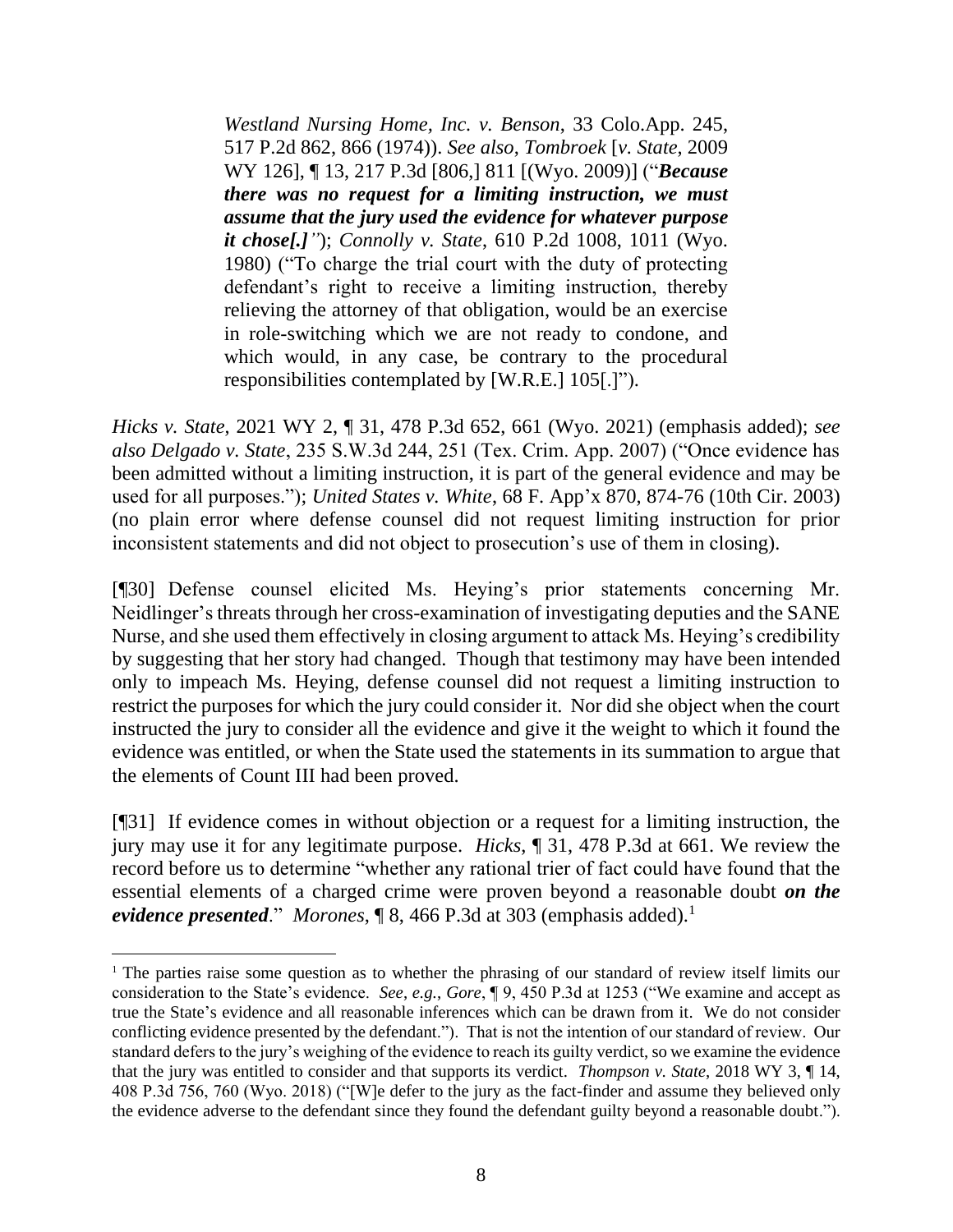[¶32] Because we can consider the evidence elicited on cross-examination to determine sufficiency, we turn then to whether the evidence supported the jury's verdict. The jury was instructed that the necessary elements for the crime of sexual assault in the first degree as charged in Count III of the Amended Information are:

- 1. On or about June 8, 2018;
- 2. In Campbell County, Wyoming;
- 3. The Defendant, Terry E. Neidlinger;
- 4. Inflicted sexual intrusion on Debra Heying by engaging in anal intercourse with her, and;
- 5. The Defendant caused the submission of Debra Heying by threat to inflict death, serious bodily injury or extreme physical pain on anyone; and
- 6. Debra Heying reasonably believed the Defendant had the present ability to execute on those threats.

The jury found that the Defendant caused submission of the victim by threat to inflict serious bodily injury and extreme physical pain on her, but not through a threat to kill her.

[¶33] The record is replete with evidence from which a reasonable jury could conclude that Mr. Neidlinger caused submission of Ms. Heying by threat of serious bodily injury or extreme physical pain, and that she reasonably believed he had the present ability to execute those threats when he assaulted her. Ms. Heying testified that she felt threatened, that she told Mr. Neidlinger to stop and cursed at him, and that she was bleeding from her rectum after the assault. She also described a knife that Mr. Neidlinger carries and testified that he had previously held it to her throat.

[¶34] SANE Nurse Nancy Stolpe testified that Ms. Heying had multiple injuries when she came into the emergency room on June 8, 2018, and her exam notes documenting the injuries and the photographs of the injuries were received in evidence. She described the severity of Ms. Heying's injuries, noting that the four-centimeter tear to her rectum was worse than any she had ever seen. She further testified that Ms. Heying told her that Mr. Neidlinger said to lay on her side, and that if she opened her mouth, he would stick

In many cases, the evidence that supports the jury's verdict will likely be the State's evidence, but our review is not so limited if supporting evidence is found in the cross-examination of a state witness or in the defense case itself. *Id.* ¶ 14, 408 P.3d at 761 ("We accept all evidence favorable to the State as true . . . .").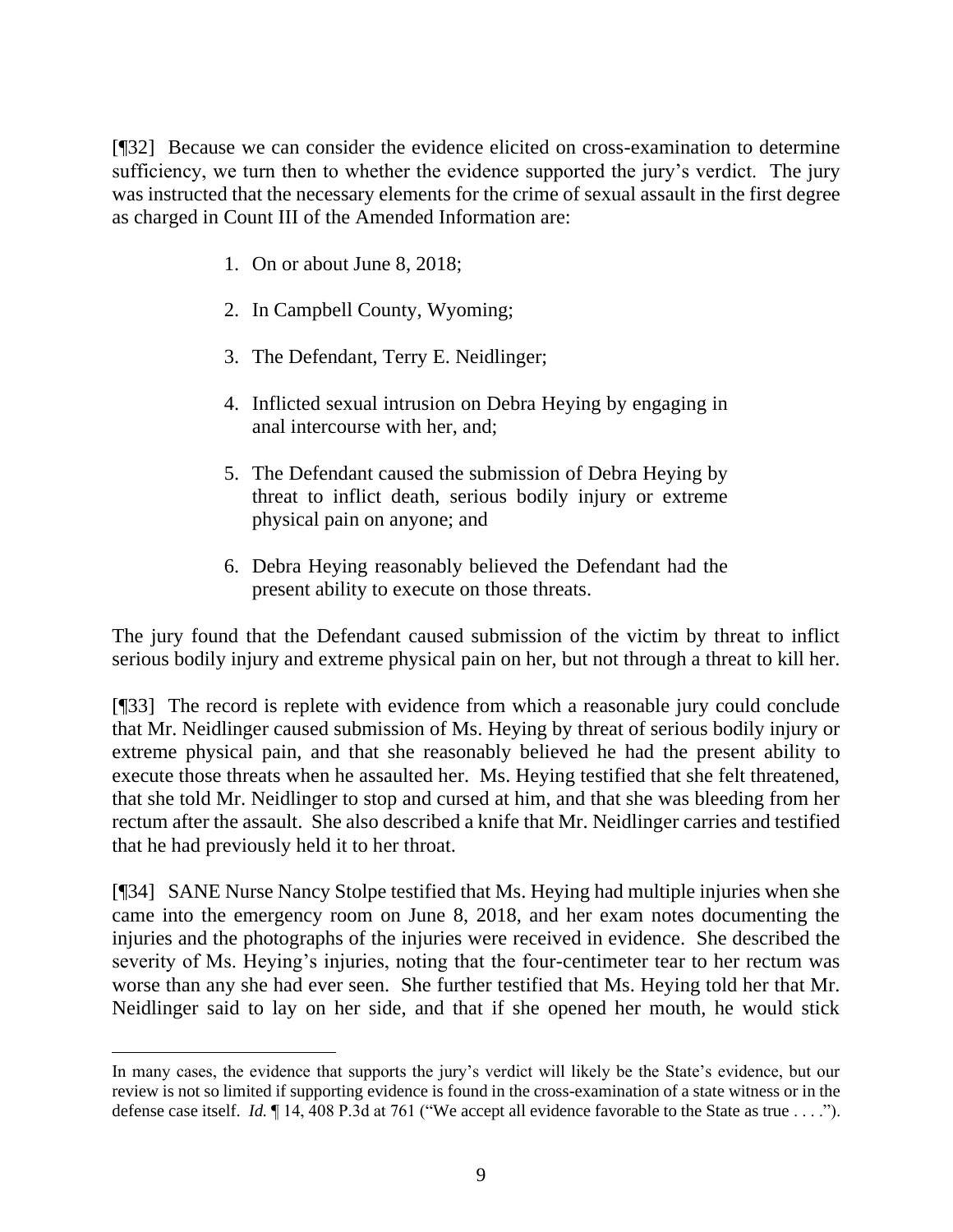something in it, knock her teeth out, and cut out her tongue. Nurse Stolpe also testified that Ms. Heying told her that Mr. Neidlinger put her head between his legs, choked her out, and then inserted something in her rectum.

[¶35] Deputy Jeff Mooney testified that Ms. Heying told him that Mr. Neidlinger threatened her, demanded that she get back into bed, and said that he would knock her teeth out and cut her tongue out if she did not comply with his demands. Deputy Mooney further verified that Ms. Heying reported the anal penetration was against her wishes.

[¶36] Deputy Aaron English with the Campbell County Sheriff's Office testified to previous reported incidents between Mr. Neidlinger and Ms. Heying, which included Mr. Neidlinger assaulting Ms. Heying by putting his hands around her neck, which resulted in "some slight bruising on the side of her neck." Deputy Wade Dupis with the Campbell County Sheriff's Office testified that when he executed a search warrant on Mr. Neidlinger's home after the assault they found what appeared to be the knife described by Ms. Heying "off to the side of [Mr. Neidlinger's] bed . . . within about six feet . . . of where he was laying," and that there were numerous knives in sporadic places all around Mr. Neidlinger's bedroom.

[¶37] A rational jury could have determined that Mr. Neidlinger caused the submission of Ms. Heying by threat of serious bodily injury or extreme physical pain which she reasonably believed he had the present ability to execute on the evidence we have just described. The evidence was therefore sufficient to support the conviction for first-degree sexual assault.

# **II. Special Interrogatories on Verdict Form**

[¶38] In his second assignment of error, Mr. Neidlinger asserts that the district court abused its discretion by rejecting defense counsel's proposed verdict form and in using a different form. Mr. Neidlinger's argument is not that the verdict form actually used contains an error of law, but instead that the special interrogatories included in it should have been asked only after the jury addressed whether or not Mr. Neidlinger was guilty of the offense. 2

<sup>&</sup>lt;sup>2</sup> Mr. Neidlinger argues for the first time on appeal that the verdict form was problematic because it did not include language about whether "the victim reasonably believes that the actor has the present ability to execute these threats" pursuant to Wyo. Stat. Ann.  $\S 6$ -2-302(a)(ii). We need not address this issue because it was not raised in the district court. *Thompson*, ¶ 24, 408 P.3d at 763 ("Generally, in the absence of a fundamental error affecting a substantial right of the appellant, an issue raised for the first time on appeal will not be considered. The rationale behind this rule is that it is unfair to reverse a ruling of a trial court for reasons that were not presented to it, whether it be legal theories or issues never formally raised in the pleadings nor argued to the trial court."). We note, however, that special interrogatories are required only when a court includes the entire language of a statute in its jury instructions and there are alternate theories of a statutory element. *See May v. State*, 2003 WY 14, ¶ 22, 62 P.3d 574, 581 (Wyo. 2003). Here there is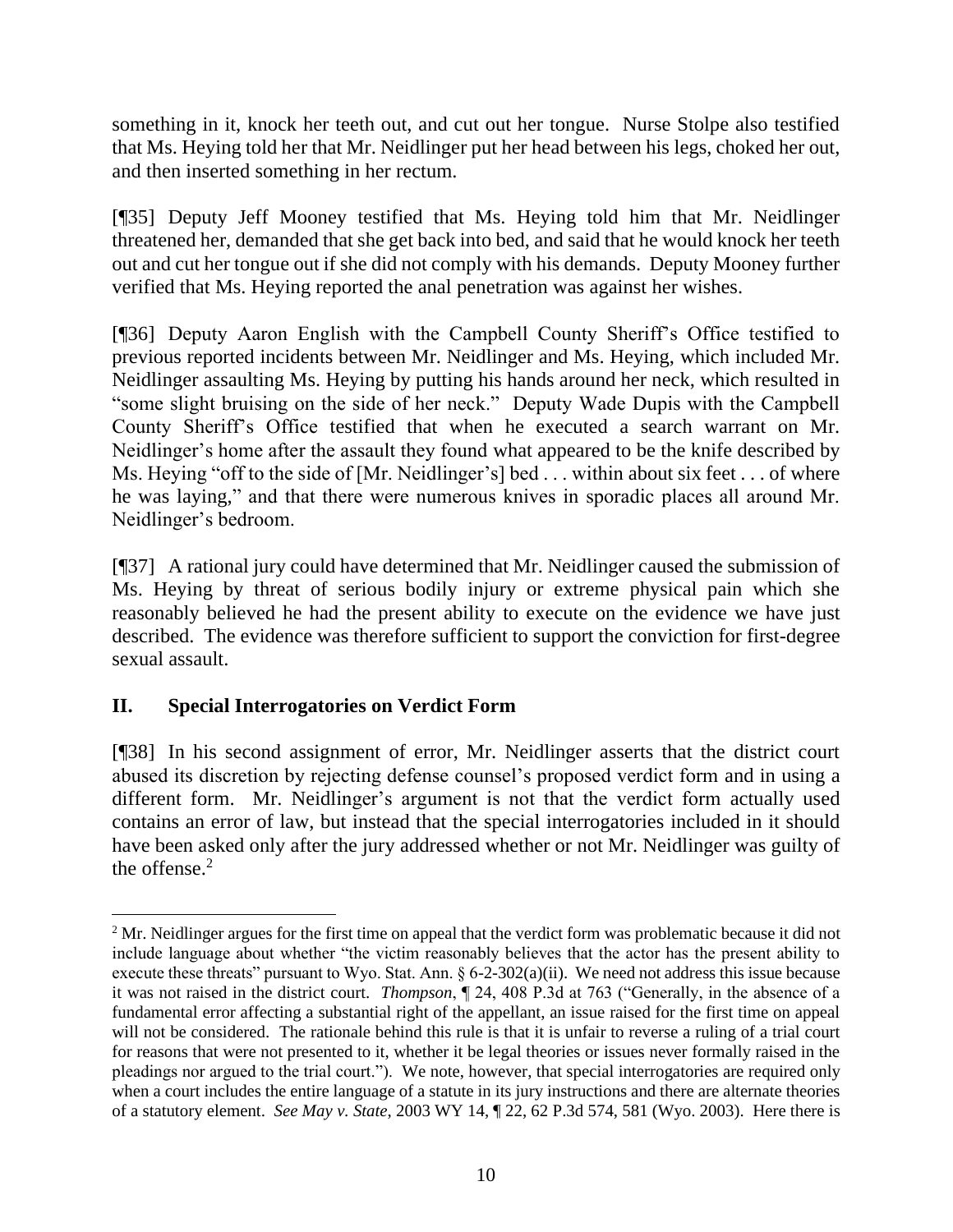[¶39] The special verdict form required the jury to consider each theory of a possible threat under Wyo. Stat. Ann.  $\S 6$ -2-302(a)(ii) before turning to the question of Mr. Neidlinger's guilt. The jury answered the questions on the special verdict form as follows:

COUNT 3 (Case No. 8403)

Before you deliberate as to your ultimate verdict, you must answer all of the following questions. As with all other deliberations in cases of this nature, your answers must be based upon your unanimous, collective opinion and must be determined beyond a reasonable doubt.

1) Did Defendant cause submission of Debra Heying by threat to inflict death on anyone?



2) Did Defendant cause submission of Debra Heying by threat to inflict serious bodily injury on anyone?



3) Did Defendant cause submission of Debra Heying by threat to inflict extreme physical pain on anyone?



If your answers to questions #1, #2 and #3 are all "No", you must find the Defendant NOT GUILTY as to Count 3 of the Amended Information in Case No. 8403.

If any of your answers to questions #1, #2 and #3 are "Yes", you must continue to deliberate and determine your ultimate verdict in accordance with all of the instructions.

no alternate theory on the element of the victim's reasonable belief and thus no special interrogatory was required.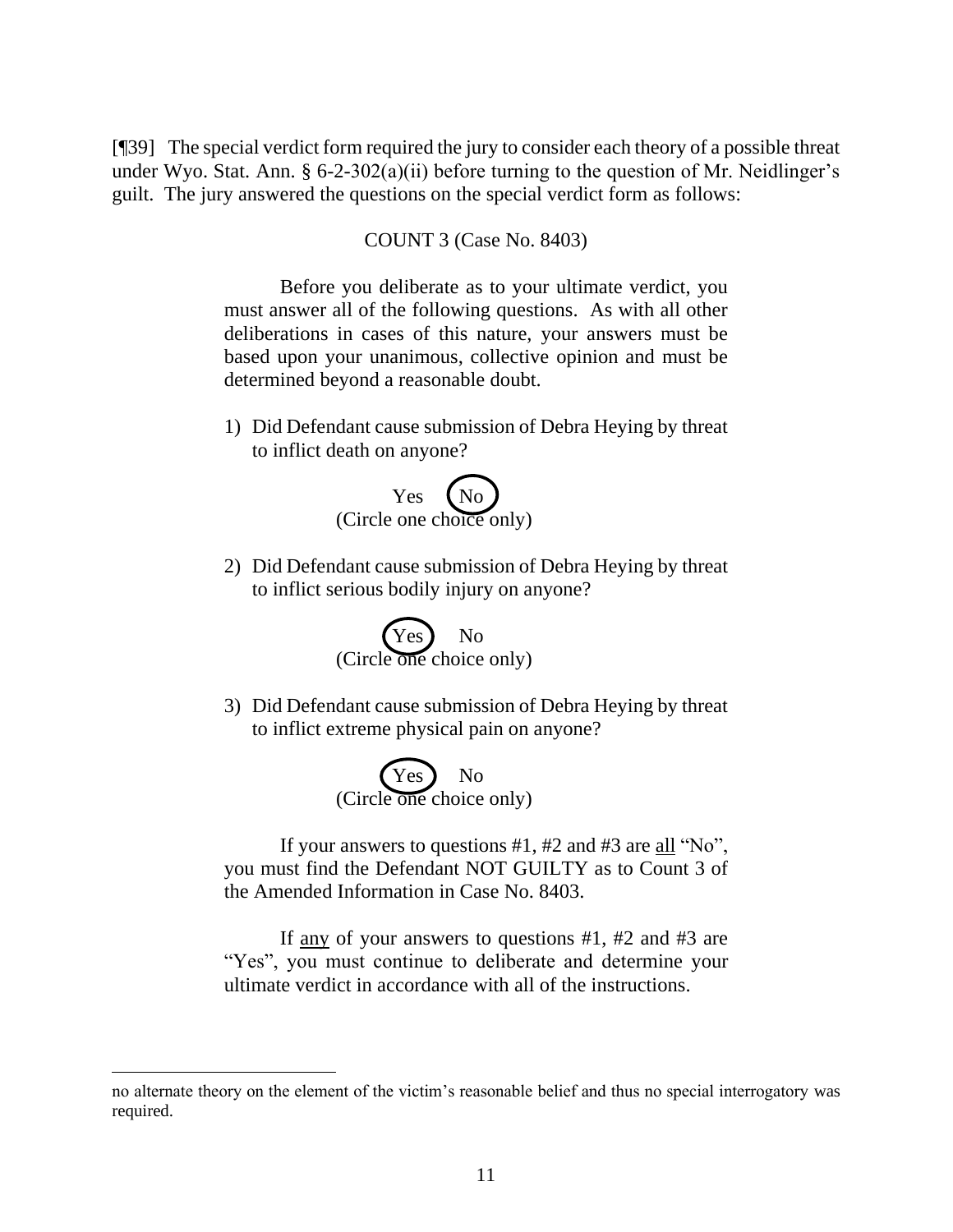We the jury, duly empaneled and sworn to try the above entitled cause, do unanimously find that as to the crime of *Sexual Assault in the First Degree*, as charged in Count 3 of the Amended Information in Case No. 8403, the Defendant, TERRY E. NEIDLINGER, is:

> $\checkmark$  Guilty Not Guilty

[¶40] At trial, defense counsel objected to the above verdict form and instead requested that the following verdict form be submitted to the jury for Count III instead:

> III. As to Count III, Sexual Assault in the first degree on June 8 th 2018:

\_\_\_\_\_\_\_ Not Guilty

\_\_\_\_\_\_\_ Guilty (before you can mark this you must agree that at least one of the findings below applies)

 \_\_\_\_\_\_\_ a. We unanimously find that the Defendant caused submission of Debra Heying by threat to inflict death.

\_\_\_\_\_\_\_ b. We unanimously find that the Defendant caused submission of Debra Heying by threat to inflict serious bodily injury.

\_\_\_\_\_\_\_ b. [sic] We unanimously find that the Defendant caused submission of Debra Heying by threat to inflict extreme physical pain.

Mr. Neidlinger contends that the verdict form unduly emphasized certain elements and invaded the independence of the jury by leading it to a guilty verdict.

[¶41] Because Mr. Neidlinger objected to the verdict form below, we review the district court's decision for an abuse of discretion. *See generally Dugan v. State*, 2019 WY 112, ¶ 34, 451 P.3d 731, 742 (Wyo. 2019), *cert. denied*, ––– U.S. –––, 140 S.Ct. 1298, 206 L.Ed.2d 377 (2020) (reviewing special verdict form with a special interrogatory for an abuse of discretion); *Schmuck v. State*, 2017 WY 140, ¶ 45, 406 P.3d 286, 301 (Wyo. 2017) (holding when defense counsel objects at trial we review jury instructions for an abuse of discretion); *see also United States v. Reed*, 147 F.3d 1178, 1180 (9th Cir. 1998) (reviewing special verdict form for abuse of discretion since verdict form is in essence a jury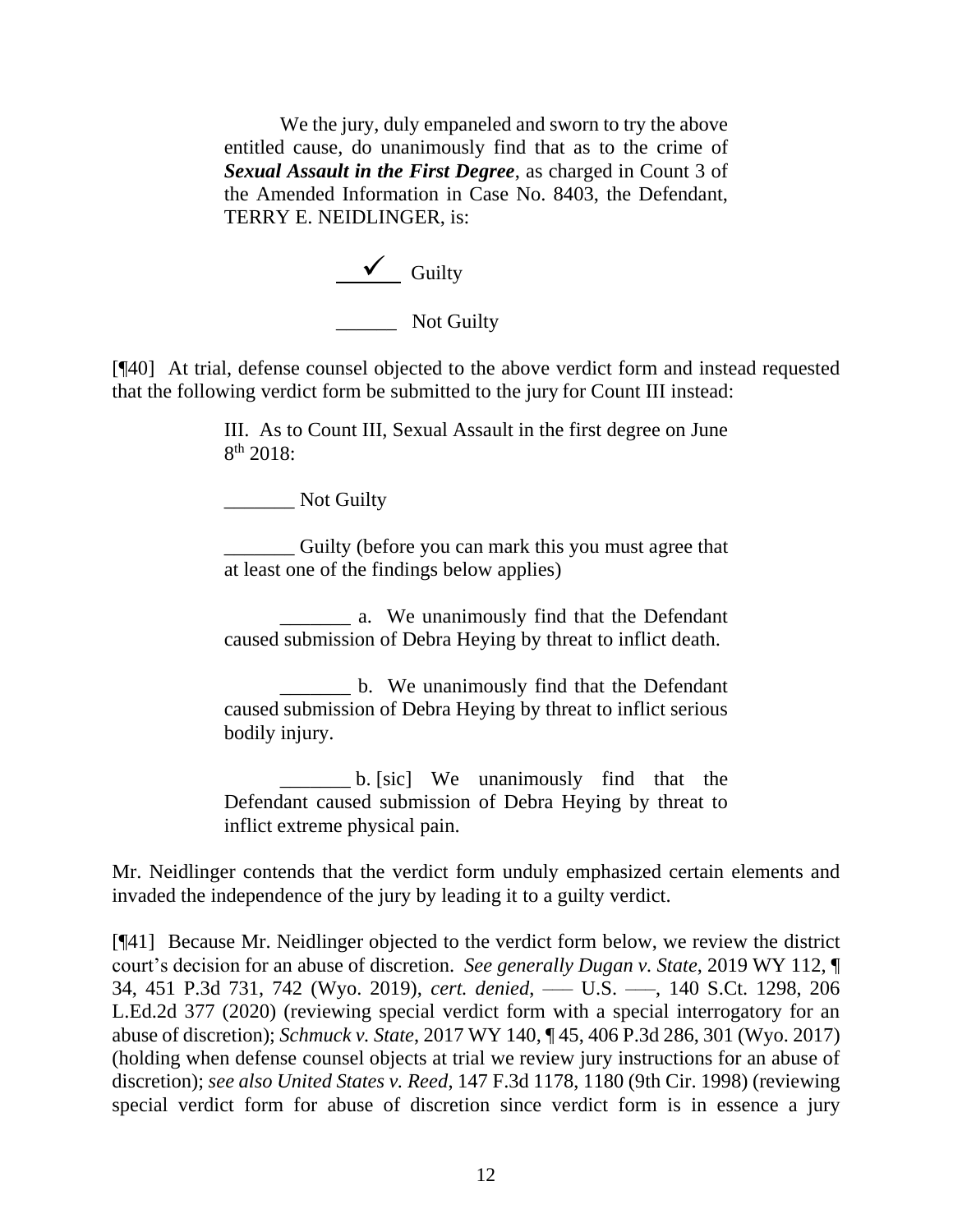instruction). District courts "are afforded substantial latitude to tailor jury instructions to the facts of the case." *Dugan*, ¶ 34, 451 P.3d at 742 (quoting *Birch v. State*, 2018 WY 73, ¶ 12, 421 P.3d 528, 533 (Wyo. 2018)). So long as the verdict form and "jury instructions correctly state the law and adequately cover the issues presented in the trial, reversible error will not be found." *Id.*; *see also Kite v. State*, 2018 WY 94, ¶ 21, 424 P.3d 255, 262 (Wyo. 2018).

[¶42] "An incorrect ruling on an instruction [or verdict form] must be prejudicial to constitute reversible error." *Schmuck*, ¶ 45, 406 P.3d at 301 (quoting *Hurley v. State*, 2017 WY 95, 18, 401 P.3d 827, 830 (Wyo. 2017)). A defendant is not prejudiced unless he can establish that the given instructions or verdict form confused or misled the jury. *Tingey v. State*, 2017 WY 5, ¶ 40, 387 P.3d 1170, 1181 (Wyo. 2017) ("Because the purpose of jury instructions is to provide guidance on the applicable law, prejudice will result when the instructions confuse or mislead the jury."); *Giles v. State*, 2004 WY 101, ¶ 14, 96 P.3d 1027, 1031 (Wyo. 2004) ("Prejudice will be determined to exist only where an appellant demonstrates that the instruction given confused or misled the jury with respect to the proper principles of law.").

[¶43] We recognize that in civil cases special interrogatories are routinely used to cause the jury to make specific findings so that the trial judge can enter an accurate judgment. *See generally* W.R.C.P. 49; *Rissler & McMurry Co. v. Atl. Richfield Co.*, 559 P.2d 25, 30 (Wyo. 1977). In criminal cases, however, the use of special interrogatories is more controversial, and they are generally not favored. *See, e.g.*, *United States v. Pierce*, 940 F.3d 817, 821 (2d Cir. 2019) (noting that criminal rules do not have a Rule 49 counterpart and "special interrogatories are generally disfavored in criminal cases"); *United States v. Desmond*, 670 F.2d 414, 416 (3d Cir. 1982) (reasons for antipathy toward special verdicts in criminal trials include the doctrine of "jury nullification," and the power of a jury "to bring in a verdict in the teeth of both law and facts"); *United States v. Munz*, 542 F.2d 1382, 1389 (10th Cir. 1976) ("[P]roper use was made here of the standard "not guilty" and "guilty" forms, which was in accord with the strong policy favoring submission of a general verdict form to preserve the jury's function in a criminal case, unrestricted by any requirement of a special verdict."); 3 Wright & Miller, *Federal Practice and Procedure: Criminal 2d*, § 512 (4th ed. Oct. 2020 update) ("Criminal law favors general verdicts over special verdicts.").

[¶44] The Third Federal Circuit Court of Appeals summarized the general concerns with special verdict forms as follows:

> To ask the jury special questions might be said to infringe on its power to deliberate free from legal fetters; on its power to arrive at a general verdict without having to support it by reasons or by a report of its deliberations; and on its power to follow or not to follow the instructions of the court. Moreover,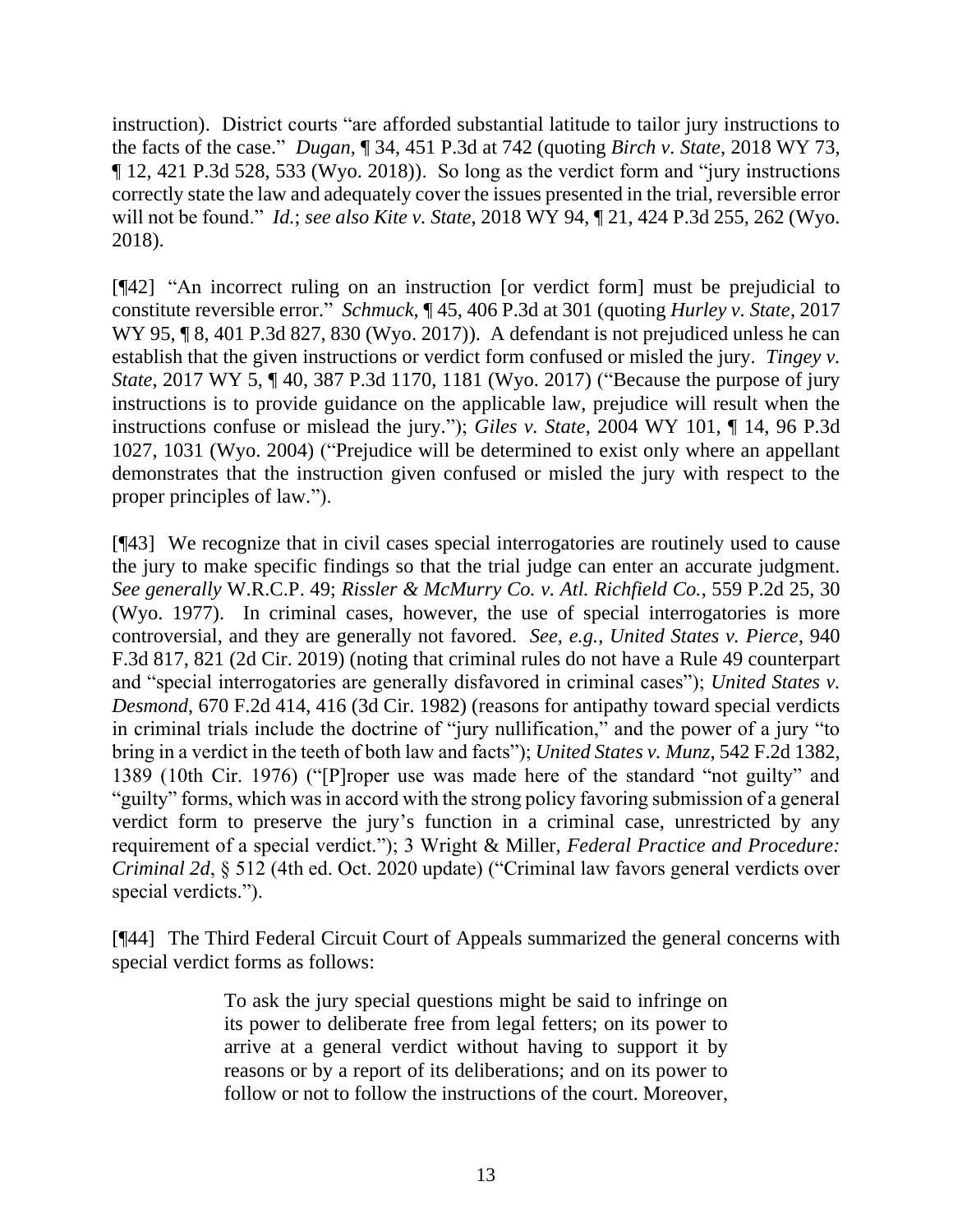any abridgment or modification of this institution would partly restrict its historic function, that of tempering rules of law by common sense brought to bear upon the facts of a specific case.

*Reed*, 147 F.3d at 1180; *see also United States v. McCracken*, 488 F.2d 406, 418 (5th Cir. 1974).

[¶45] In *Black v. United States*, the United States Supreme Court noted that the absence of a criminal rule authorizing special verdicts suggests that a trial court should proceed with caution in using them in a criminal case, even though in some cases they may be appropriate. 561 U.S. 465, 472, 130 S. Ct. 2963, 2968, 177 L. Ed. 2d 695 (2010). We echo that sentiment. *See also Pierce*, 940 F.3d at 821 ("[C]are must be taken in drafting interrogatories to minimize the risk of inconsistent verdicts."); *United States v. Hedgepeth*, 434 F.3d 609, 613 (3d Cir. 2006) ("The 'disfavor with which courts view special interrogatories in criminal cases results from interrogatories that lead the jury in a step-bystep progression to a verdict of guilty.' Therefore, our Court has held that, when special findings are necessary for sentencing purposes, 'the appropriate information may be obtained by submitting special interrogatories to the jury after a guilty verdict has been returned.'" (internal citation omitted) (citing *Desmond*, 670 F.2d at 416)).

[¶46] Whether a special verdict form is appropriate in a given criminal case depends on the circumstances of that case. *United States v. Stonefish*, 402 F.3d 691, 698 (6th Cir. 2005) ("[E]xceptions to the general rule disfavoring special verdicts in criminal cases have been expanded and approved in an increasing number of circumstances."); *Reed*, 147 F.3d at 1181 (reviewing cases from eight different federal circuits and concluding "that use of a special verdict form is a matter of the district court's discretion to be determined on the facts of each case")). "Special verdict forms should not be used in cases where they confuse the jury or improperly shift the burden of proof on an issue from the government to the defendant." *Stonefish*, 402 F.3d at 698.

[¶47] On the other hand, in *Tanner v. State*, we held that if a jury returns a general verdict of guilt that fails to identify the elements the jury found, and it was instructed on alternate theories of a crime, the record must support each alternative theory beyond a reasonable doubt. 2002 WY 170, ¶¶ 13-15, 57 P.3d 1242, 1246 (Wyo. 2002). Subsequently, we elaborated that "the State is not prohibited from presenting alternate theories of the crime. However, if it is going to do so it must provide sufficient evidence of both or utilize a special interrogatory verdict form." *Crabtree v. State*, 2005 WY 62, ¶ 12 n.1, 112 P.3d 618, 621 n.1 (Wyo. 2005); *see also May v. State*, 2003 WY 14, ¶ 28, 62 P.3d 574, ¶ 28 (Wyo. 2003). Additionally, in *Giles*, we held:

> [T]he terms "immodest, immoral, or indecent" as utilized within § 14-3-105 are stated in the disjunctive, representing a choice among alternatives. Therefore, we clarify that a jury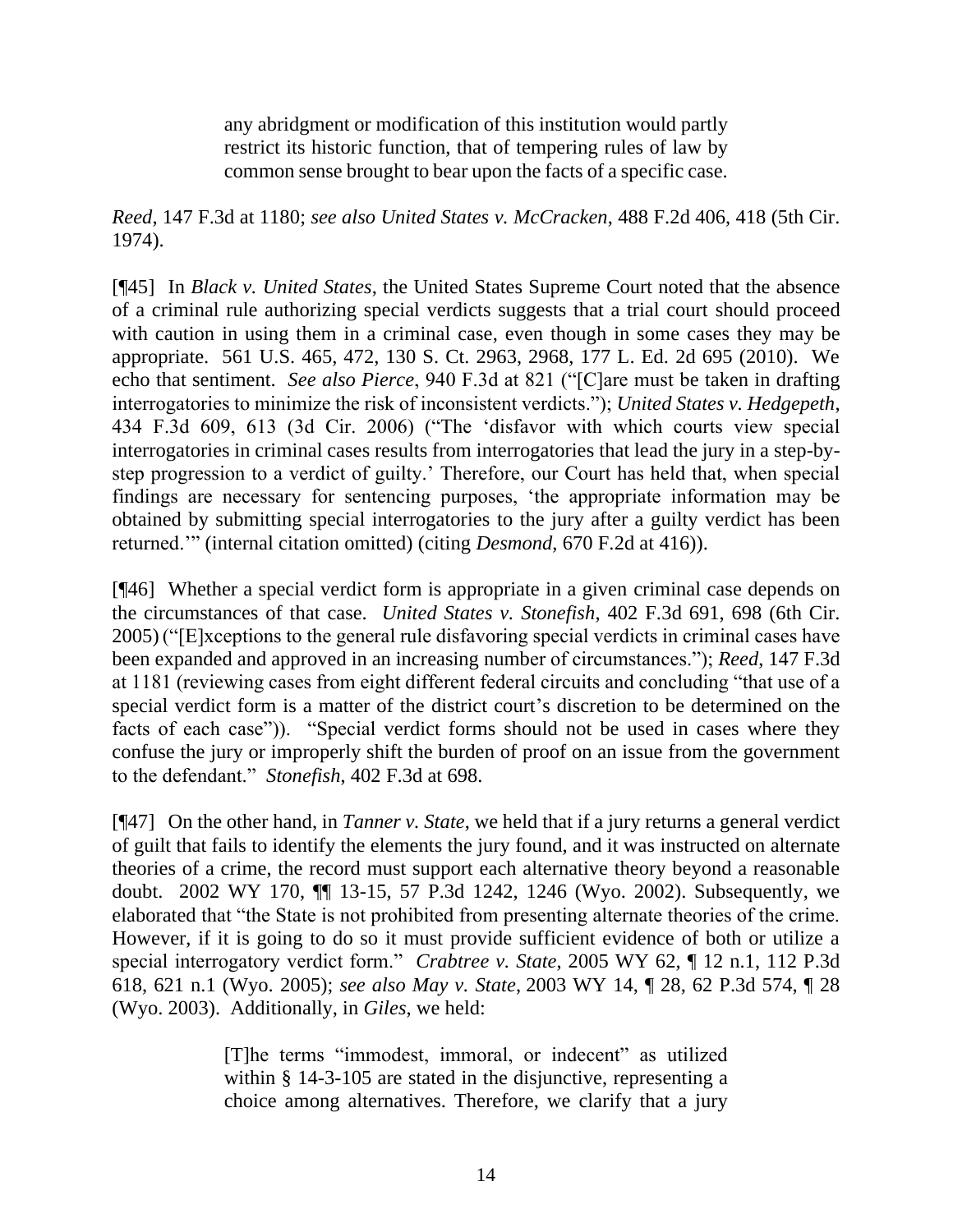must find that a defendant acted in at least one of the enumerated manners before concluding a defendant is guilty of violating § 14-3-105. As such, a special jury verdict form should be presented to a jury deliberating such issues to clearly indicate which, if any, of these alternative detailed acts occurred under the evidence presented. The use of such a special jury verdict form will leave no doubt as to what circumstances the jury found the crime to have been committed in each particular case. Additionally, the use of such a form will better ensure that the jury is properly instructed as to the applicable law, given the actual issues raised by the evidence, and will better assist the parties and this court should appellate proceedings prove necessary. *Duckett v. State*, 966 P.2d 941, 943-44 (Wyo. 1998); *Brett v. State*, 961 P.2d 385, 389 (Wyo. 1998); *Baier v. State*, 891 P.2d 754, 756 (Wyo. 1995); *Hatheway v. State*, 623 P.2d 741, 743 (Wyo. 1981).

*Giles*, ¶ 46, 96 P.3d at 1043; *cf. Dougherty v. State*, 2010 WY 127, ¶ 28, 239 P.3d 1176, 1184 (Wyo. 2010) (finding that the district court did not violate a clear and unequivocal rule of law by treating "indecent" and "obscene" as a single element and declining to give the jury a special verdict form deciding between the two alternatives under the statute).

[ $[$ 48] The State quoted all of Wyo. Stat. Ann. § 6-2-302(a)(ii) in the charging documents, and the jury instructions also quoted that statute. Since the statute is disjunctive and offers alternatives, and because the jury had to find whether or not Mr. Neidlinger violated at least one of its provisions before it could render a guilty verdict, we cannot find that the district court abused its discretion in using the special verdict form it did to assure an adequate record. *See Crabtree*, ¶ 12 n.1, 112 P.3d at 621 n.1 (citing *May*, ¶ 28, 62 P.3d at 582-83); *see also Giles*, ¶ 46, 96 P.3d at 1043.

[¶49] Nor do we find reversible error in the order in which the interrogatories were presented. While we understand the concern that stepped verdict forms may in certain instances lead a jury step by step to a guilty verdict, we do not believe that the form in this case created a sufficient risk of that to require reversal. Following the three questions concerning the alternative threat elements, the form specifically instructed the jury to resume its deliberations on the question of guilt if it answered yes to any of the alternatives presented. It also instructed the jury to continue to deliberate and to determine its "ultimate verdict in accordance with all of the instructions." Furthermore, the jury answered "no" to the question of whether the evidence showed a "threat to inflict death" and "yes" to the alternative theories by which a threat could be made under the statute.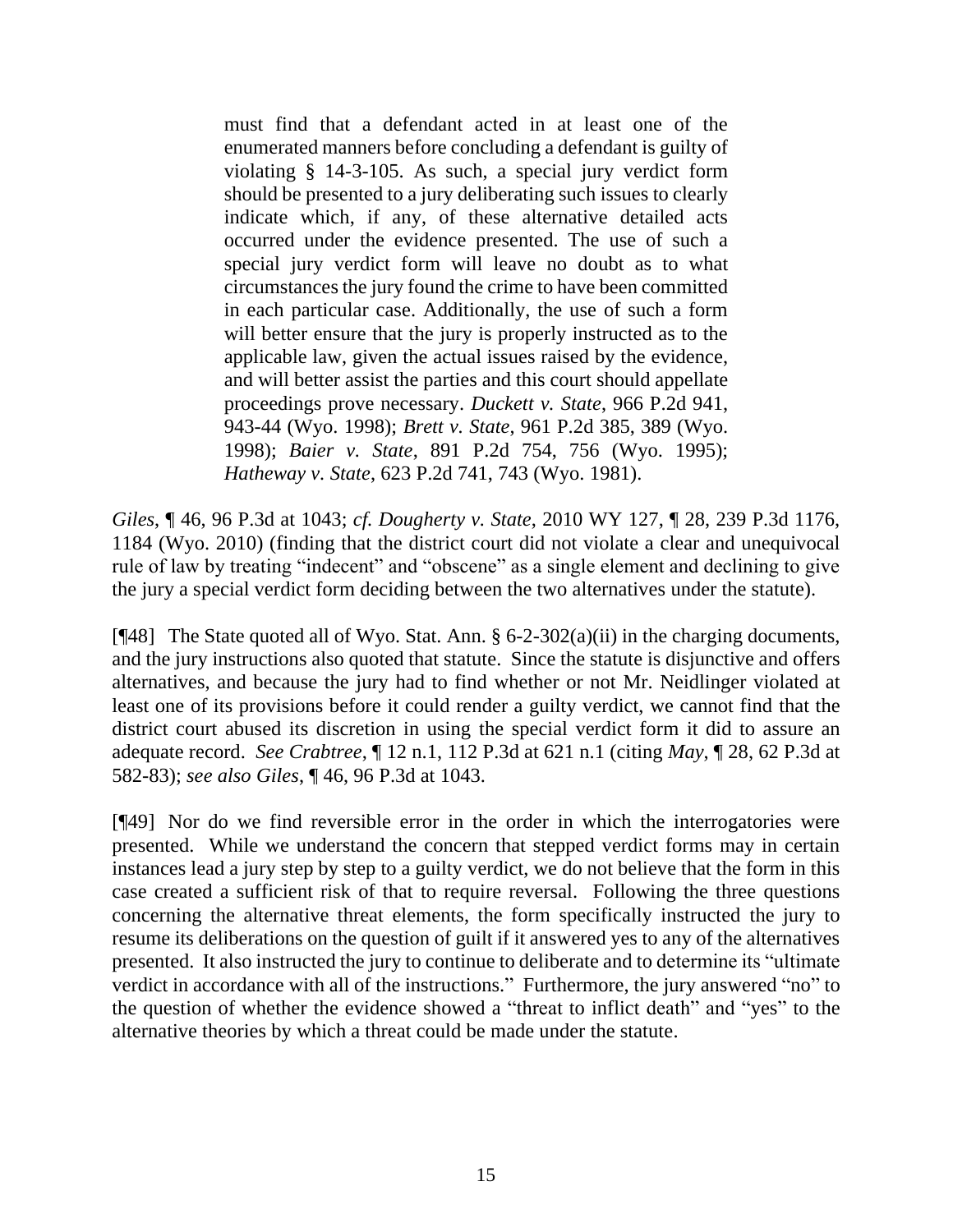[¶50] Under the circumstances, we cannot conclude that the jury was led to a certain conclusion by the special interrogatories, and we find no abuse of discretion in the district court's use of the special verdict form it used in this case.

## **III. Ineffective Assistance of Counsel on Joinder of Cases**

[¶51] For his third issue, Mr. Neidlinger alleges that he did not receive effective assistance of trial counsel. The district court held an evidentiary hearing on Mr. Neidlinger's claims of ineffective assistance of counsel as described in *Calene v. State*, 846 P.2d 679, 692 (Wyo. 1993), and W.R.A.P. 21. After the hearing, the court issued a detailed order setting forth its factual findings and denying the motion.

[¶52] In the district court, defense counsel alleged three grounds for finding ineffective assistance of counsel: (1) failure to file a motion to suppress the contents of Mr. Neidlinger's cell phone; (2) filing a motion for joinder; and (3) failure to permit Mr. Neidlinger to testify. On appeal, he challenges only the decision regarding defense counsel's motion for joinder, and he argues that though trial counsel has discretion in making strategic decisions, the decision to seek to join the two cases was constitutionally deficient and that "a reasonable probability exists that Mr. Neidlinger would have enjoyed a more favorable verdict" had defense counsel not requested joinder of the charges in cases CR 8464 and CR 8403.

[¶53] The standard by which we review ineffective assistance of counsel claims is well established:

> A criminal defendant has the right to the effective assistance of counsel. U.S. Const. amend. VI; Wyo. Const., art. 1, § 10; *Strickland v. Washington*, 466 U.S. 668, 686, 104 S.Ct. 2052, 2063, 80 L.Ed.2d 674 (1984) ("[T]he right to counsel is the right to the effective assistance of counsel." (quotations omitted)). When a defendant claims he has been denied that right, he must show both that counsel's performance was deficient, and he was prejudiced as a result. *Galbreath v. State*, 2015 WY 49, ¶ 5, 346 P.3d 16, 18 (Wyo. 2015); Strickland, 466 U.S. at 687, 104 S.Ct. at 2064. Counsel acts deficiently when he "fail[s] to render such assistance as would have been offered by a reasonably competent attorney." *Galbreath*, ¶ 5, 346 P.3d at 18 (quoting *Bloomer v. State*, 2010 WY 88, ¶ 18, 233 P.3d 971, 976 (Wyo. 2010)). "Prejudice occurs when there is 'a reasonable probability that, absent counsel's deficient assistance, the outcome of [appellant's] trial would have been different.'" *Id.* (quoting *Bloomer*, ¶ 18, 233 P.3d at 976). A failure to establish one of the two prongs dooms an ineffective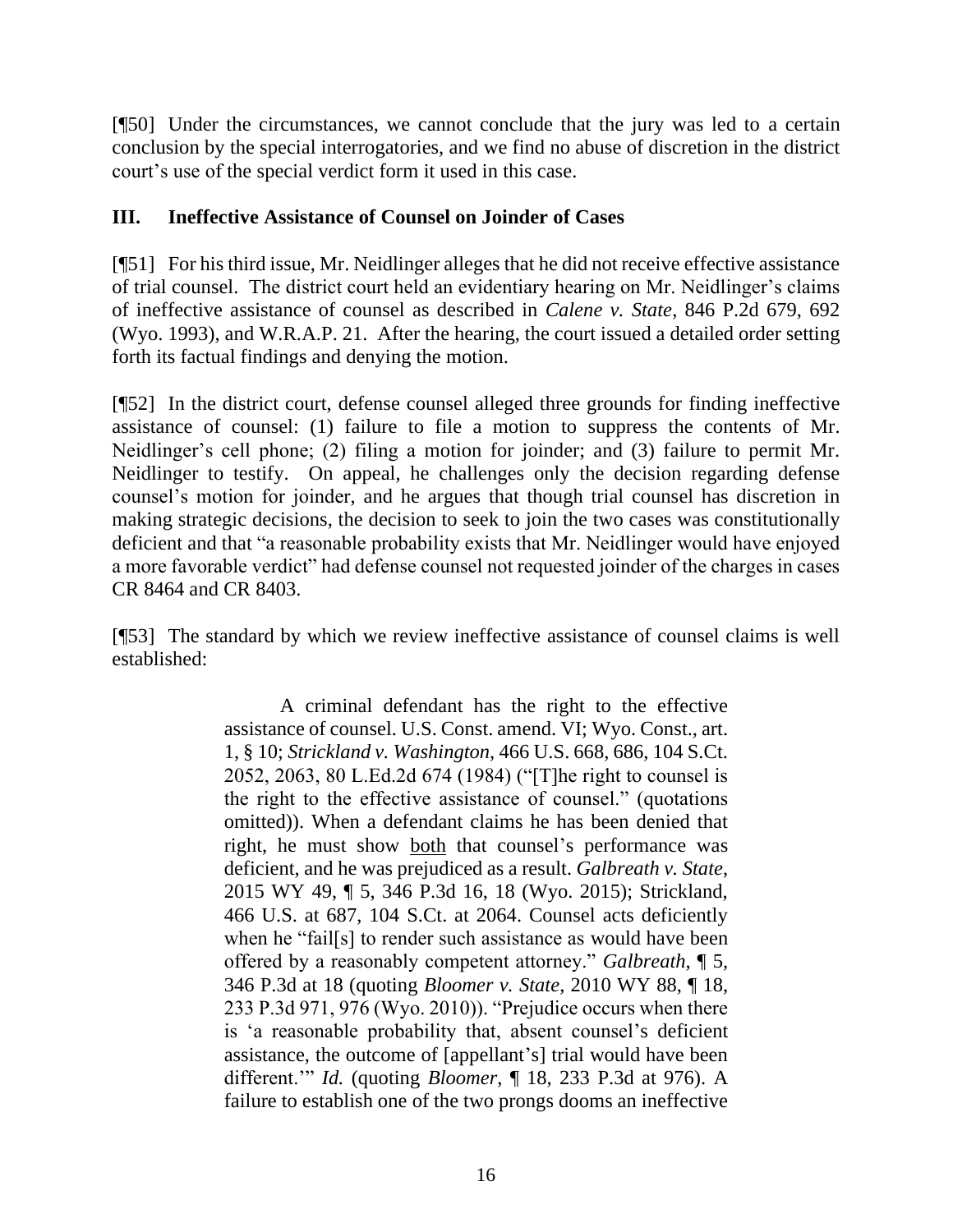assistance of counsel claim. *Dettloff v. State*, 2007 WY 29, ¶ 19, 152 P.3d 376, 382 (Wyo. 2007).

Ineffective assistance of counsel claims are "mixed questions of law and fact." *Griggs v. State*, 2016 WY 16, ¶ 37, 367 P.3d 1108, 1124 (Wyo. 2016). We defer to a district court's factual findings unless clearly erroneous; we review de novo the court's legal conclusions, including whether counsel's conduct was deficient and whether defendant was prejudiced as a result. *Id.* We "invoke[ ] a strong presumption that counsel rendered adequate assistance and made all significant decisions in the exercise of reasonable judgment. [T]he paramount determination is whether, in light of all the circumstances, trial counsel's acts or omissions were outside the wide range of professionally competent assistance." *Schreibvogel v. State*, 2010 WY 45, ¶ 47, 228 P.3d 874, 889 (Wyo. 2010) (citations and quotations omitted).

*Shields v. State*, 2020 WY 101, ¶ 44, 468 P.3d 1097, 1109-10 (Wyo. 2020) (quoting *Winters v. State*, 2019 WY 76, ¶¶ 11-12, 446 P.3d 191, 198-99 (Wyo. 2019)).

[¶54] Mr. Neidlinger does not challenge the district court's findings of fact as clearly erroneous. Therefore, we accept those findings as true as we consider his claim of ineffective assistance. *Shields*, ¶ 45, 468 P.3d at 1110. The district court found defense counsel's testimony highly credible, and that her motion to request joinder was a strategic decision which was further influenced by Mr. Neidlinger's own choices. Defense counsel testified that the decision to join CR 8403 and CR 8464 was driven both by trial strategy and by Mr. Neidlinger's insistence that he "was not going to go through two trials" and he "didn't want two bonds."

[¶55] Defense counsel also testified that she felt joining the two cases was a good legal strategy, because allowing the jury to see the voyeurism videos would "fully flesh-out the bizarre and maladjusted relationship between Ms. Heying and Mr. Neidlinger." She believed that the videos underlying the voyeurism charges demonstrated their "extraordinarily dysfunctional relationship," which in turn provided additional challenges to Ms. Heying's credibility. She also felt that the videos showed that Ms. Heying knew Mr. Neidlinger was taking videos of her while she was in the shower, and that they therefore supported an argument that both the videos and the intercourse between them were consensual. Finally, defense counsel believed that she "had a better chance of success" of a not guilty verdict on the voyeurism charges if she could "explain the whole relationship [between the parties] in one case."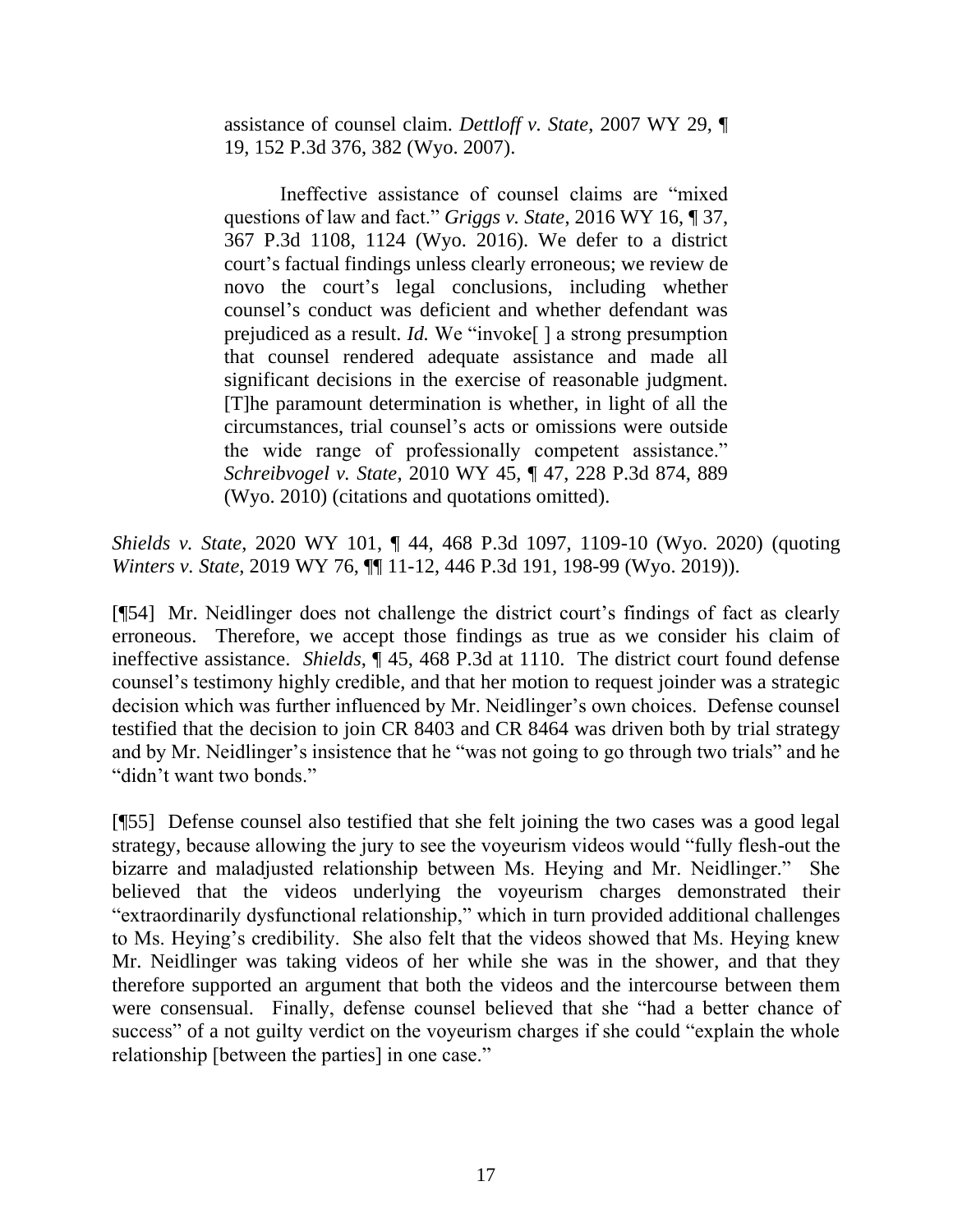[¶56] "When trial counsel makes a 'strategic decision' in a case, that decision is 'virtually unchallengeable.'" *Larkins v. State*, 2018 WY 122, ¶ 67, 429 P.3d 28, 44 (Wyo. 2018) (citing *Strickland*, 466 U.S. at 690-91, 104 S.Ct. at 2066). "An unfavorable verdict does not equate to ineffective assistance of counsel." *Larkins*, ¶ 67, 429 P.3d at 44 (citing *Woods v. Stat*e, 2017 WY 111, ¶ 15, 401 P.3d 962, 969 (Wyo. 2017)). "We invoke a strong presumption that counsel rendered adequate assistance and made all significant decisions in the exercise of reasonable judgment." *Pickering v. State*, 2020 WY 66, ¶ 60, 464 P.3d 236, 256 (Wyo. 2020). As we have previously held, "[t]he defendant has the burden to overcome this presumption that, in light of the circumstances, the challenged action or failure of the attorney might be considered sound trial strategy." *Mellott v. State*, 2019 WY 23, ¶ 26, 435 P.3d 376, 386 (Wyo. 2019).

[¶57] Mr. Neidlinger has not overcome the presumption that trial counsel exercised reasonable judgment in making the tactical choice to ask the court to join the charges for trial. We have declined to find ineffective assistance under similar circumstances. *See Larkins*, ¶¶ 70-71, 429 P.3d at 45 (concluding trial counsel's decision in agreeing to the joinder of three different cases involving the abuse of multiple children in the defendant's care was not ineffective). Accordingly, we find no error in the district court's denial of Mr. Neidlinger's Rule 21 motion.

# **IV. Remand for Correction of Judgment and Sentence**

[¶58] Mr. Neidlinger points out that there is a citation error in the judgment and sentence. Rule 32 of the Wyoming Rules of Criminal Procedure requires that a judgment of conviction after trial contain "[a]n adjudication as to each offense including the name and statute number for each convicted offense and whether such offense is a felony or misdemeanor." W.R.Cr.P. 32(b)(2)(C). In *Kite*, we held that when the written judgment and sentence contains the wrong subsection of a statute and the oral ruling does not set forth the correct subsection, we must remand for the limited purpose of correcting the clerical error and eliminating the discrepancy, which will ensure that the record is clear as required by W.R.Cr.P. 32. *Kite*, ¶¶ 14-15, 424 P.3d at 261.

[¶59] The district court's sentence on June 3, 2019 incorrectly stated that Mr. Neidlinger was found guilty of first-degree sexual assault in violation of Wyo. Stat. Ann. § 6-2- 301(a)(i). At the sentencing hearing, the court sentenced Mr. Neidlinger on Count III, firstdegree sexual assault, but it did not cite the statute in its oral ruling. The record shows that the State tried to address this defect by filing a motion for an order nunc pro tunc, which pointed out that the "statute listed for First Degree Sexual Assault is incorrect." However, the State's motion and prepared order also cited the wrong statute, and therefore the district court's order nunc pro tunc was also inaccurate.

[¶60] Mr. Neidlinger was arraigned on a charge of first-degree sexual assault for a violation of Wyo. Stat. Ann. § 6-2-302(a)(ii), and the jury was properly instructed and